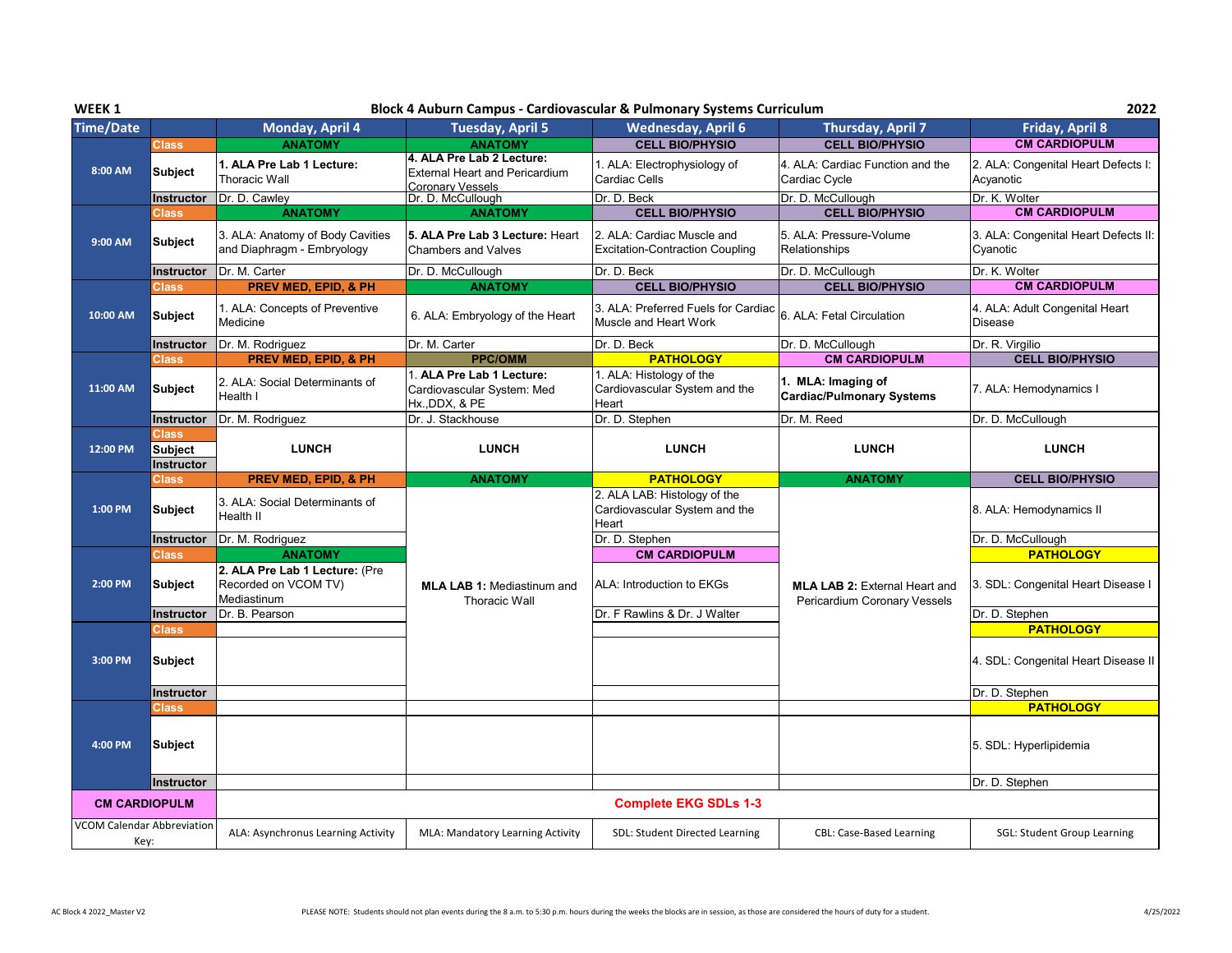| WEEK <sub>2</sub>    |                                       |                                                                                                  |                                                                                               | Block 4 Auburn Campus - Cardiovascular & Pulmonary Systems Curriculum                                   |                                                                                                           | 2022                                                                               |
|----------------------|---------------------------------------|--------------------------------------------------------------------------------------------------|-----------------------------------------------------------------------------------------------|---------------------------------------------------------------------------------------------------------|-----------------------------------------------------------------------------------------------------------|------------------------------------------------------------------------------------|
| <b>Time/Date</b>     |                                       | Monday, April 11                                                                                 | <b>Tuesday, April 12</b>                                                                      | <b>Wednesday, April 13</b>                                                                              | Thursday, April 14                                                                                        | Friday, April 15                                                                   |
|                      | <b>Class</b>                          | <b>CELL BIO/PHYSIO</b>                                                                           | <b>PREV MED, EPID, &amp; PH</b>                                                               | <b>CM CARDIOPULM</b>                                                                                    | <b>CELL BIO/PHYSIO</b>                                                                                    | <b>CELL BIO/PHYSIO</b>                                                             |
| 8:00 AM              | <b>Subject</b>                        | 9. ALA: Cardiac Output and Venous<br>Return                                                      | 4. ALA : Clinical Prevention:<br>Chronic Disease I                                            | 6. ALA: Diagnosis and<br>Management of Lipid Disorders                                                  |                                                                                                           | 11. ALA: Regulation of Arterial<br>Pressure I                                      |
|                      | Instructor                            | Dr. D. McCullough                                                                                | Dr. M. Rodriguez                                                                              | Dr. R. Lall                                                                                             | <b>EXAM 1 LECTURES #1-10 (73</b>                                                                          | Dr. D. Beck                                                                        |
|                      | Class                                 | <b>CELL BIO/PHYSIO</b>                                                                           | PREV MED, EPID, & PH                                                                          | <b>PHARMACOLOGY</b>                                                                                     | min) & GROUP EXAM                                                                                         | <b>CELL BIO/PHYSIO</b>                                                             |
| 9:00 AM              | <b>Subject</b>                        | 10. ALA: Cardiac Function in<br><b>Disease</b>                                                   | 5. ALA : Clinical Prevention:<br>Chronic Disease II                                           | 1. ALA: Drugs for Dyslipidemias I                                                                       |                                                                                                           | 12. ALA: Regulation of Arterial<br>Pressure II                                     |
|                      | <b>Instructor</b>                     | Dr. D. McCullough                                                                                | Dr. M. Rodriguez                                                                              | Dr. J Hollingsworth                                                                                     |                                                                                                           | Dr. D. Beck                                                                        |
|                      | Class                                 | <b>ANATOMY</b>                                                                                   | <b>PPC/OMM</b>                                                                                | <b>PHARMACOLOGY</b>                                                                                     |                                                                                                           | <b>CM CARDIOPULM</b>                                                               |
| 10:00 AM             | <b>Subject</b>                        | 7. ALA: Mediastinal Masses,<br>Pericarditis, and Cardiac Tamponade<br>(Pre-Recorded for VCOM TV) | 3. ALA: The Pre-Participation<br>Examination - Cardiac<br>Considerations                      | 2. ALA: Drugs for Dyslipidemias II                                                                      | <b>Secure Exam Review Immediately</b><br>Following Exam (Block 3: PPC<br>OMM Final & CM Oto/Opthal Final) | 9. ALA: Hypertension: Guidelines,<br>Emergencies, Urgency, and<br>Pheochromocytoma |
|                      | <b>Instructor</b>                     | Dr. D. Kashmer                                                                                   | Dr. R. Giannotti                                                                              | Dr. J Hollingsworth                                                                                     |                                                                                                           | Dr. N. Douthit                                                                     |
|                      | Class                                 | <b>CM CARDIOPULM</b>                                                                             | <b>PPC/OMM</b>                                                                                | <b>PREV MED, EPID, &amp; PH</b>                                                                         | <b>ANATOMY</b>                                                                                            | <b>PHARMACOLOGY</b>                                                                |
| 11:00 AM             | <b>Subject</b>                        | 5. ALA: Pericardial Disease:<br>Pericarditis, Effusion, and<br>Tamponade                         | 4. ALA PRE LAB 2 LECTURE:<br>Autonomics and TART: Palpating for<br>Viscerosomatic Dysfunction | 6. ALA: Clinical Prevention:<br>Occupational and Environmental<br>Health                                | 8. ALA Pre Lab 4 Lecture: Great<br>Vessels and their Distributions                                        | 3. ALA: Overview of<br>Antihypertensives                                           |
|                      | <b>Instructor</b>                     | Dr. N. Douthit                                                                                   | Dr. J. Stackhouse                                                                             | Dr. M. Rodriguez                                                                                        | Dr. D. Cawley                                                                                             | Dr. J. Hollingsworth                                                               |
| 12:00 PM             | Class<br><b>Subject</b><br>Instructor | <b>LUNCH</b>                                                                                     | <b>LUNCH</b>                                                                                  | <b>LUNCH</b>                                                                                            | <b>LUNCH</b>                                                                                              | <b>LUNCH</b>                                                                       |
|                      |                                       |                                                                                                  |                                                                                               |                                                                                                         |                                                                                                           |                                                                                    |
|                      |                                       | <b>ANATOMY</b>                                                                                   | <b>PPC/OMM</b>                                                                                | <b>CM CARDIOPULM</b>                                                                                    | <b>ANATOMY</b>                                                                                            | <b>PREV MED, EPID, &amp; PH</b>                                                    |
| 1:00 PM              | <b>Class</b><br><b>Subject</b>        |                                                                                                  |                                                                                               | 7. ALA SDL Pre Module for CBL 1:<br>Infectious Agents of Pericarditis,<br>Myocarditis, and Endocarditis |                                                                                                           | 7. ALA: Global Health                                                              |
|                      | <b>Instructor</b>                     |                                                                                                  | <b>MLA LAB 1: Cardiovascular</b>                                                              | Dr. K. Dugger                                                                                           |                                                                                                           | Dr. M. Rodriguez                                                                   |
|                      | Class                                 |                                                                                                  | System: Med Hx., DDX, & PE &                                                                  | <b>CM CARDIOPULM</b>                                                                                    |                                                                                                           | <b>PATHOLOGY</b>                                                                   |
| 2:00 PM              | <b>Subject</b>                        | <b>MLA LAB 3: Heart Chambers and</b>                                                             | Harvey (SIM Center)                                                                           | 8. ALA SDL Pre Module for CBL<br>1: Myocarditis and Endocarditis                                        | <b>MLA LAB 4: Great Vessels and</b>                                                                       | 8. SDL: Arterial Hypertension                                                      |
|                      | <b>Instructor</b>                     | Valves                                                                                           | Group A (OMM) \ Group B (SIM)                                                                 | Dr. N. Douthit                                                                                          | their Distributions                                                                                       | Dr. D. Stephen                                                                     |
|                      | Class                                 |                                                                                                  | <b>PPC/OMM</b>                                                                                | <b>PATHOLOGY</b>                                                                                        |                                                                                                           |                                                                                    |
| 3:00 PM              | <b>Subject</b>                        |                                                                                                  |                                                                                               | 6. ALA SDL Pre Module for CBL<br>1: Myocarditis and Pericardial<br><b>Disease</b>                       |                                                                                                           |                                                                                    |
|                      | Instructor                            |                                                                                                  | <b>MLA LAB 1: Cardiovascular</b>                                                              | Dr. D. Stephen                                                                                          |                                                                                                           |                                                                                    |
|                      | Class                                 | <b>PPC/OMM</b>                                                                                   | System: Med Hx., DDX, & PE &                                                                  | <b>PATHOLOGY</b>                                                                                        |                                                                                                           |                                                                                    |
| 4:00 PM              | <b>Subject</b>                        | 2. SDL: Heart Sounds Online                                                                      | Harvey (SIM Center)                                                                           | 7. ALA SDL Pre Module for CBL<br>1: Infective Endocarditis                                              |                                                                                                           |                                                                                    |
|                      | Instructor                            | Dr. T. Henderson                                                                                 | Group B (OMM) \ Group A (SIM)                                                                 | Dr. D. Stephen                                                                                          |                                                                                                           |                                                                                    |
| <b>CM CARDIOPULM</b> |                                       |                                                                                                  |                                                                                               | <b>Complete EKG SDLs 4-6</b>                                                                            |                                                                                                           |                                                                                    |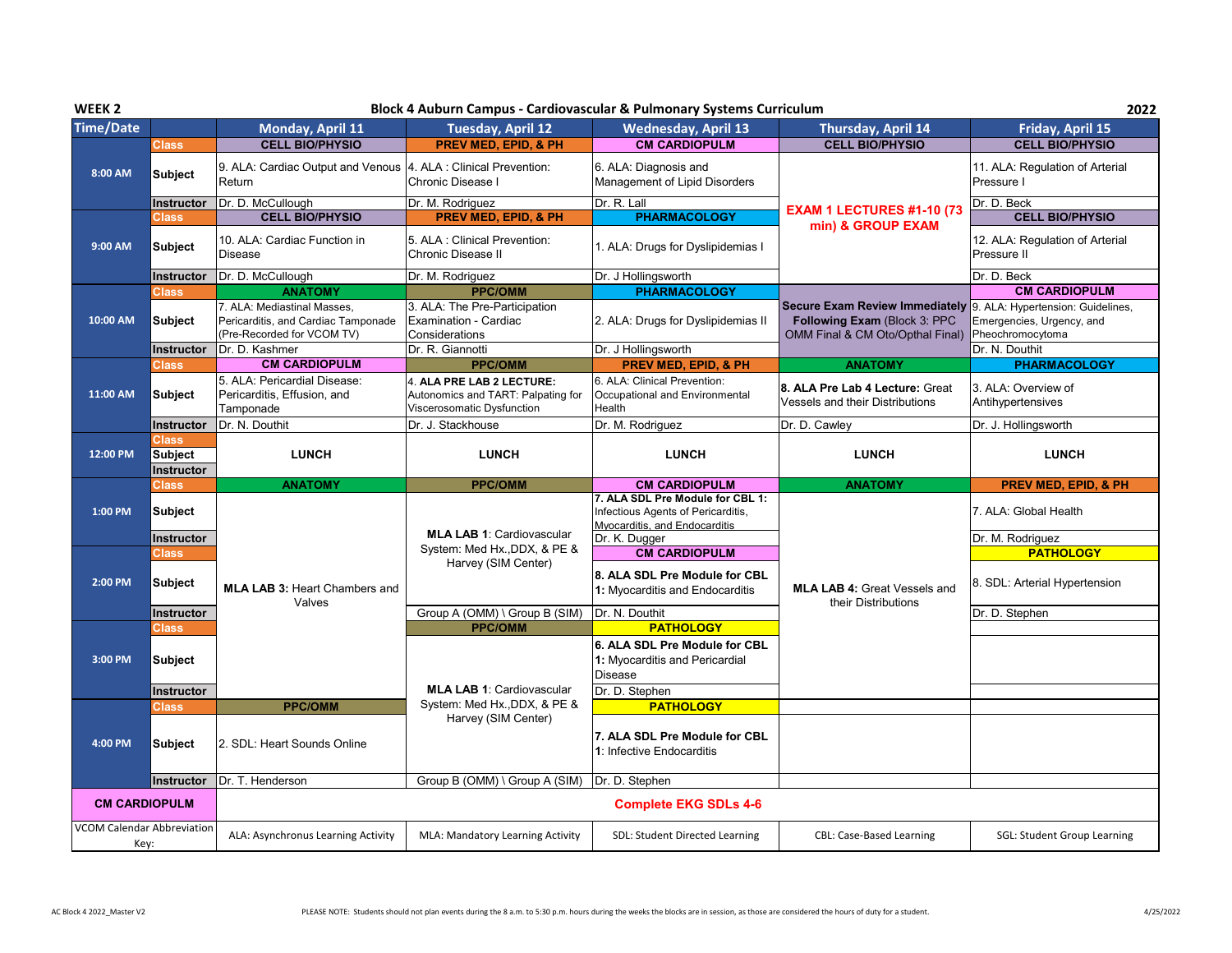| WEEK <sub>3</sub>                                         |                   |                                                                                                                                      | Block 4 Auburn Campus - Cardiovascular & Pulmonary Systems Curriculum              |                                                                                    |                                          | 2022                                                                   |
|-----------------------------------------------------------|-------------------|--------------------------------------------------------------------------------------------------------------------------------------|------------------------------------------------------------------------------------|------------------------------------------------------------------------------------|------------------------------------------|------------------------------------------------------------------------|
| <b>Time/Date</b>                                          |                   | Monday, April 18                                                                                                                     | <b>Tuesday, April 19</b>                                                           | <b>Wednesday, April 20</b>                                                         | <b>Thursday, April 21</b>                | <b>Friday, April 22</b>                                                |
|                                                           | Class             | <b>ANATOMY</b>                                                                                                                       | <b>PREV MED, EPID, &amp; PH</b>                                                    | <b>CELL BIO/PHYSIO</b>                                                             | <b>ANATOMY</b>                           | <b>PHARMACOLOGY</b>                                                    |
| 8:00 AM                                                   | <b>Subject</b>    | 9. ALA: Clinical Anatomy: Internal<br>Jugular, Subclavian, Central Venous<br>Lines, Thoracostomy (Pre-Recorded on<br><b>VCOM TV)</b> | EXAM 1 LECTURES #1-7 (53<br>min)                                                   | 16. ALA: Using Exercise to<br>Integrate Control of the<br>Cardiovascular System I  | <b>EXAM 1 LECTURES #1-10 (73</b><br>min) | 6. ALA: ACEIs, ARBS, and Direct<br><b>Renin Inhibitors</b>             |
|                                                           | <b>Instructor</b> | Dr. D. Kashmer                                                                                                                       |                                                                                    | Dr. D. McCullough                                                                  |                                          | Dr. J. Hollingsworth                                                   |
|                                                           | Class             | <b>ANATOMY</b>                                                                                                                       | <b>PPC/OMM</b>                                                                     | <b>CELL BIO/PHYSIO</b>                                                             |                                          | <b>CM CARDIOPULM</b>                                                   |
| 9:00 AM                                                   | <b>Subject</b>    | 10. ALA: Clinical Anatomy: Femoral<br>Lines, AAA, Fem-Pop Bypass, CEA<br>(Pre- Recorded on VCOM TV)                                  | 5. ALA: Relative Risk Factors for<br>and Prevention of Heart Disease               | 17. ALA: Using Exercise to<br>Integrate Control of the<br>Cardiovascular System II |                                          | 10. ALA: Vasculitis                                                    |
|                                                           | Instructor        | Dr. D. Kashmer                                                                                                                       | Dr. R. Lall                                                                        | Dr. D. McCullough                                                                  |                                          | Dr. R. Virgilio                                                        |
|                                                           | Class             | <b>CELL BIO/PHYSIO</b>                                                                                                               | <b>PPC/OMM</b>                                                                     | <b>PHARMACOLOGY</b>                                                                |                                          | <b>CM CARDIOPULM</b>                                                   |
| 10:00 AM                                                  | Subject           | 13. ALA: Microcirculation                                                                                                            | 6. ALA: Anatomy and Exam of the<br>Lymphatic System                                | 4. ALA: Beta Blockers and Other<br>Sympatholytics                                  |                                          | 11. ALA: Non-invasive Cardiac<br>Testing                               |
|                                                           | Instructor        | Dr. D. McCullough                                                                                                                    | Dr. J. Stackhouse                                                                  | Dr. J. Hollingsworth                                                               |                                          | Dr. J. Walter                                                          |
|                                                           | Class             | <b>CELL BIO/PHYSIO</b>                                                                                                               | <b>PPC/OMM</b>                                                                     | <b>PHARMACOLOGY</b>                                                                |                                          | <b>CM CARDIOPULM</b>                                                   |
| 11:00 AM                                                  | Subject           | 14. ALA: Special Circulations I                                                                                                      | 7. ALA Pre Lab 3 Lecture:<br>Articulatory Techniques/HVLA<br><b>Thoracic Spine</b> | 5. ALA: Calcium Channel Blockers<br>and Other Vasodilators                         |                                          | 12. ALA: Cardiac Catheterization                                       |
|                                                           | <b>Instructor</b> | Dr. D. McCullough                                                                                                                    | Dr. B. Sprouse                                                                     | Dr. J. Hollingsworth                                                               |                                          | Dr. J. Walter                                                          |
|                                                           | Class             |                                                                                                                                      |                                                                                    |                                                                                    |                                          |                                                                        |
| 12:00 PM                                                  | <b>Subject</b>    | <b>LUNCH</b>                                                                                                                         | <b>LUNCH</b>                                                                       | <b>LUNCH</b>                                                                       | <b>LUNCH</b>                             | <b>LUNCH</b>                                                           |
|                                                           | Instructor        |                                                                                                                                      |                                                                                    |                                                                                    |                                          |                                                                        |
|                                                           |                   |                                                                                                                                      |                                                                                    |                                                                                    |                                          |                                                                        |
|                                                           | Class             | <b>CELL BIO/PHYSIO</b>                                                                                                               | <b>PPC/OMM</b>                                                                     | PREV MED, EPID, & PH                                                               | <b>ANATOMY</b>                           | <b>CM CARDIOPULM</b>                                                   |
| 1:00 PM                                                   | <b>Subject</b>    | 15. ALA: Special Circulations II                                                                                                     |                                                                                    |                                                                                    |                                          | MLA CBL 1 Wrap Up: Infections of<br>the Heart w/ Drs. Dugger & Douthit |
|                                                           | Instructor        | Dr. D. McCullough                                                                                                                    | <b>MLA LAB 2: Autonomics and</b>                                                   |                                                                                    |                                          |                                                                        |
|                                                           | Class,            | <b>PATHOLOGY</b>                                                                                                                     | TART: Palpating for Viscerosomatic<br>Dysfunction                                  | <b>MLA SGL: Learning Circle</b>                                                    |                                          | <b>PATHOLOGY</b>                                                       |
| 2:00 PM                                                   | <b>Subject</b>    | 9. SDL: Vasculitides I                                                                                                               |                                                                                    |                                                                                    |                                          | 13. SDL: Ischemic Heart Disease I                                      |
|                                                           | <b>Instructor</b> | Dr. D. Stephen                                                                                                                       | Group B                                                                            | Dr. M. Rodriguez                                                                   |                                          | Dr. D. Stephen                                                         |
|                                                           | Class             | <b>PATHOLOGY</b>                                                                                                                     | <b>PPC/OMM</b>                                                                     | <b>PATHOLOGY</b>                                                                   | 1:00 PM - 5:00 PM PRACTICAL              | <b>PATHOLOGY</b>                                                       |
| 3:00 PM                                                   | <b>Subject</b>    | 10. SDL: Vasculitides II                                                                                                             |                                                                                    | 11. SDL: Atherosclerosis                                                           | <b>EXAM LABS 1-4</b>                     | 14. SDL: Ischemic Heart Disease II                                     |
|                                                           | <b>Instructor</b> | Dr. D. Stephen                                                                                                                       | <b>MLA LAB 2: Autonomics and</b>                                                   | Dr. D. Stephen                                                                     |                                          |                                                                        |
|                                                           | Class             |                                                                                                                                      | TART: Palpating for Viscerosomatic                                                 | <b>PATHOLOGY</b>                                                                   |                                          | Dr. D. Stephen                                                         |
| 4:00 PM                                                   | <b>Subject</b>    |                                                                                                                                      | Dysfunction                                                                        | 12. SDL: Arteriosclerosis                                                          |                                          |                                                                        |
|                                                           | <b>Instructor</b> |                                                                                                                                      | Group A                                                                            | Dr. D. Stephen                                                                     |                                          |                                                                        |
| <b>CM CARDIOPULM</b><br><b>VCOM Calendar Abbreviation</b> |                   |                                                                                                                                      |                                                                                    | <b>Complete EKG SDLs 7-9</b>                                                       |                                          |                                                                        |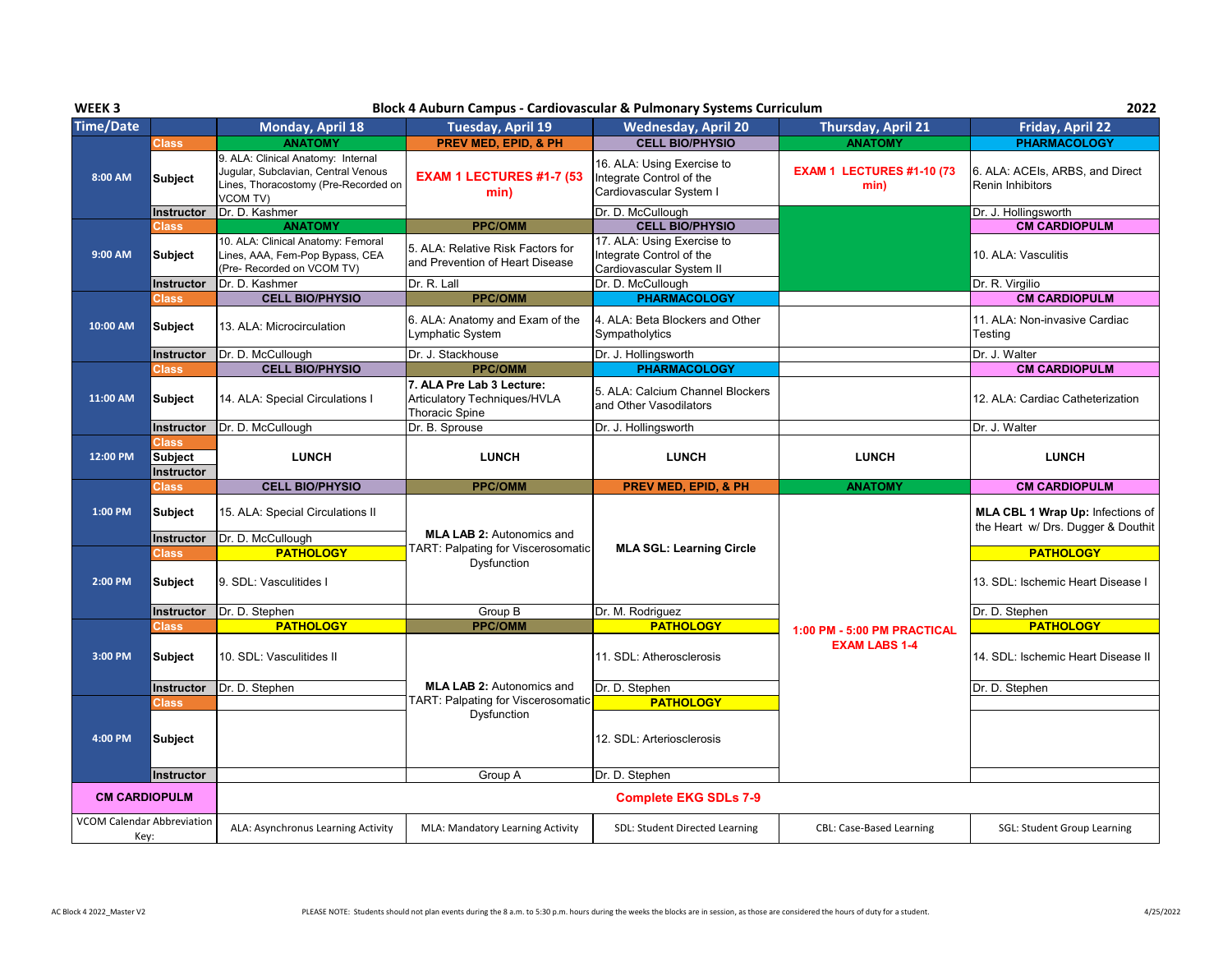| WEEK4                      |                                       |                                                                 |                                                                           | Block 4 Auburn Campus - Cardiovascular & Pulmonary Systems Curriculum              |                                                                                      | 2022                                                                     |  |
|----------------------------|---------------------------------------|-----------------------------------------------------------------|---------------------------------------------------------------------------|------------------------------------------------------------------------------------|--------------------------------------------------------------------------------------|--------------------------------------------------------------------------|--|
| <b>Time/Date</b>           |                                       | <b>Monday, April 25</b>                                         | <b>Tuesday, April 26</b>                                                  | <b>Wednesday, April 27</b>                                                         | <b>Thursday, April 28</b>                                                            | Friday, April 29                                                         |  |
|                            | <b>Class</b>                          | <b>PATHOLOGY</b>                                                | <b>CELL BIO/PHYSIO</b>                                                    | <b>PPC/OMM</b>                                                                     | <b>PREV MED. EPID. &amp; PH</b>                                                      | <b>CELL BIO/PHYSIO</b>                                                   |  |
| 8:00 AM                    | <b>Subject</b>                        | <b>EXAM 1 LECTURES #1-12 (87 min)</b> Reduced Ejection Fraction | 18. ALA Case: Heart Failure with                                          | EXAM 1 LECTURES #1-6 (46 min)                                                      |                                                                                      |                                                                          |  |
|                            | Instructor                            |                                                                 | Dr. D. Beck                                                               |                                                                                    | 9. & 10. SDL: Applied Epidemiology                                                   | <b>EXAM 2 LECTURES #11-19 (67)</b>                                       |  |
|                            | <b>Class</b>                          | <b>Secure Exam Review Immediately</b>                           | <b>CELL BIO/PHYSIO</b>                                                    | <b>PHARMACOLOGY</b><br>9. ALA: Pharmacologic                                       | Using an Outbreak Investigation                                                      | min) & GROUP EXAM                                                        |  |
| 9:00 AM                    | <b>Subject</b>                        | <b>Following Exam (Cell Bio 1, Prev</b><br>Med 1)               | 19. ALA Case: Heart Failure with<br><b>Preserved Ejection Fraction</b>    | Management of Ischemic Heart<br>Disease I                                          |                                                                                      |                                                                          |  |
|                            | Instructor                            |                                                                 | Dr. D. Beck                                                               | Dr. G. Mount                                                                       | Dr. M. Rodriguez                                                                     |                                                                          |  |
|                            | <b>Class</b>                          | <b>PHARMACOLOGY</b>                                             | <b>CM CARDIOPULM</b>                                                      | <b>PHARMACOLOGY</b>                                                                | PREV MED, EPID, & PH                                                                 |                                                                          |  |
| 10:00 AM                   | <b>Subject</b>                        | 7. ALA: Diuretics I                                             | 13. ALA: Congestive Heart Failure                                         | 10. ALA: Pharmacologic<br>Management of Ischemic Heart<br>Disease II               | 11. ALA: Clinical Prevention:<br>Infectious Disease - Adult and<br>Childhood Vaccine | Secure Exam Review Immediately<br>Following Exam (Anatomy 1 &<br>Path 1) |  |
|                            | Instructor                            | Dr. J. Hollingsworth                                            | Dr. R. Lall                                                               | Dr. G. Mount                                                                       | Dr. M. Rodriguez                                                                     |                                                                          |  |
|                            | <b>Class</b>                          | <b>PHARMACOLOGY</b>                                             | <b>PPC/OMM</b>                                                            | PREV MED, EPID, & PH                                                               | <b>PPC/OMM</b>                                                                       | <b>CM CARDIOPULM</b>                                                     |  |
| 11:00 AM                   | <b>Subject</b>                        | 8. ALA: Diuretics II                                            | 8. ALA Pre Lab 4 Lecture: OMT<br>for Cardiovascular Diseases/<br>Problems | 8. ALA: Clinical Prevention:<br>Infectious Disease                                 | 9. ALA Pre Lab 5 Lecture: Rib<br>Cage: Osteopathic Considerations                    | 14. ALA: Chronic Management of<br>Coronary Artery Disease                |  |
|                            | Instructor                            | Dr. J. Hollingsworth                                            | Dr. J. Stackhouse                                                         | Dr. M. Rodriguez                                                                   | Dr. P. Snider                                                                        | Dr. N. Douthit                                                           |  |
| 12:00 PM                   | Class<br><b>Subject</b><br>Instructor | <b>LUNCH</b>                                                    | <b>LUNCH</b>                                                              | <b>LUNCH</b>                                                                       | <b>LUNCH</b>                                                                         | <b>LUNCH</b>                                                             |  |
|                            | <b>Class</b>                          | <b>PROCEDURAL SKILLS</b>                                        | <b>PPC/OMM</b>                                                            | <b>PATHOLOGY</b>                                                                   | <b>PPC/OMM</b>                                                                       | <b>CM CARDIOPULM</b>                                                     |  |
| 1:00 PM                    | <b>Subject</b>                        |                                                                 |                                                                           | 15. SDL: Heart Failure                                                             |                                                                                      | 15. MLA: Acute Coronary<br><b>Syndromes</b>                              |  |
|                            | Instructor                            |                                                                 | <b>MLA LAB 3: Articulatory</b>                                            | Dr. D. Stephen                                                                     | <b>MLA LAB 4: OMT for</b>                                                            | Dr. D. Holmes                                                            |  |
|                            | Class                                 |                                                                 | Techniques/HVLA Thoracic Spine                                            | <b>PATHOLOGY</b>                                                                   | CardiovascularDiseases/ Problems                                                     | <b>CM CARDIOPULM</b>                                                     |  |
| 2:00 PM                    | <b>Subject</b>                        |                                                                 |                                                                           | 16. SDL: Cardiomyopathies                                                          |                                                                                      | 16. MLA: Complications of Acute<br><b>Coronary Syndromes</b>             |  |
|                            | <b>Instructor</b>                     | INTUBATION, IV, ABG, EKG                                        | Group A                                                                   | Dr. D. Stephen                                                                     | Group B                                                                              | Dr. D. Holmes                                                            |  |
|                            | Class                                 | $1:00 - 5:30$                                                   | <b>PPC/OMM</b>                                                            |                                                                                    | <b>PPC/OMM</b>                                                                       | <b>PATHOLOGY</b>                                                         |  |
| 3:00 PM                    | <b>Subject</b>                        |                                                                 |                                                                           |                                                                                    |                                                                                      | 17. SDL: Peripheral Vascular<br>Disease, Venous Disorders                |  |
|                            | <b>Instructor</b>                     |                                                                 | <b>MLA LAB 3: Articulatory</b>                                            |                                                                                    | <b>MLA LAB 4: OMT for</b>                                                            | Dr. D. Stephen                                                           |  |
|                            | <b>Class</b>                          |                                                                 | Techniques/HVLA Thoracic Spine                                            |                                                                                    | CardiovascularDiseases/ Problems                                                     |                                                                          |  |
| 4:00 PM                    | <b>Subject</b>                        |                                                                 |                                                                           |                                                                                    |                                                                                      |                                                                          |  |
|                            | Instructor                            |                                                                 | Group B                                                                   |                                                                                    | Group A                                                                              |                                                                          |  |
| <b>CM CARDIOPULM</b>       |                                       |                                                                 |                                                                           | Complete EKG SDLs 10-12 & Canvas Quiz covering EKG Modules 1-10 by 4/29 @ 11:59 pm |                                                                                      |                                                                          |  |
| VCOM Calendar Abbreviation | Key:                                  | ALA: Asynchronus Learning Activity                              | MLA: Mandatory Learning Activity                                          | SDL: Student Directed Learning                                                     | <b>CBL: Case-Based Learning</b>                                                      | <b>SGL: Student Group Learning</b>                                       |  |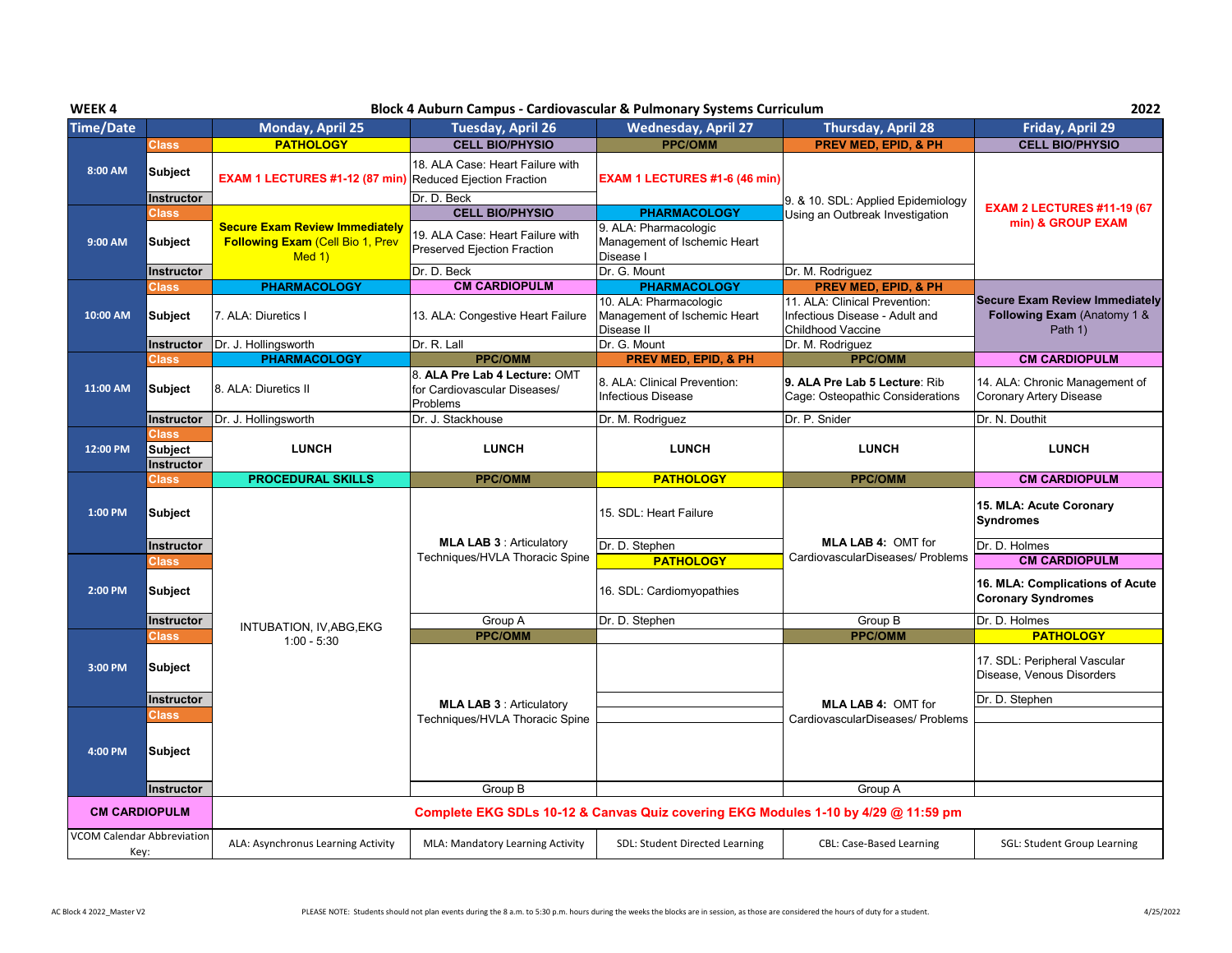| WEEK <sub>5</sub>                         |                                                           |                                                                             | Block 4 Auburn Campus - Cardiovascular & Pulmonary Systems Curriculum                                               |                                                                                                      |                                                              | 2022                                                           |
|-------------------------------------------|-----------------------------------------------------------|-----------------------------------------------------------------------------|---------------------------------------------------------------------------------------------------------------------|------------------------------------------------------------------------------------------------------|--------------------------------------------------------------|----------------------------------------------------------------|
| <b>Time/Date</b>                          |                                                           | <b>Monday, May 2</b>                                                        | Tuesday, May 3                                                                                                      | <b>Wednesday, May 4</b>                                                                              | Thursday, May 5                                              | Friday, May 6                                                  |
|                                           | <b>Class</b>                                              | <b>PHARMACOLOGY</b>                                                         | <b>PHARMACOLOGY</b>                                                                                                 | <b>PHARMACOLOGY</b>                                                                                  | <b>CM CARDIOPULM</b>                                         | <b>CM CARDIOPULM</b>                                           |
| 8:00 AM                                   | <b>Subject</b>                                            |                                                                             | 11. ALA: Pharmacologic<br>Management of Congestive Heart<br>Disease I                                               | 13. ALA: Antiplatelets.<br>Anticoagulants, and Thrombolytics I                                       |                                                              | 20. MLA: Cardiomyopathies                                      |
|                                           | <b>Instructor</b><br><b>Class</b>                         | <b>EXAM 1 LECTURES #1-10 (73</b>                                            | Dr. G. Mount<br><b>PHARMACOLOGY</b>                                                                                 | Dr. G. Mount<br><b>PHARMACOLOGY</b>                                                                  | EXAM 1 LECTURES #1-13 (93 min)                               | Dr. S. Presley<br><b>CM CARDIOPULM</b>                         |
| 9:00 AM                                   | <b>Subject</b>                                            | min)                                                                        | 12. ALA: Pharmacologic<br>Management of Congestive Heart<br>Disease II                                              | 14. ALA: Antiplatelets,<br>Anticoagulants, and Thrombolytics                                         |                                                              | 21. MLA: Sepsis/Shock                                          |
|                                           | Instructor                                                |                                                                             | Dr. G. Mount                                                                                                        | Dr. G. Mount                                                                                         |                                                              | Dr. S. Presley                                                 |
|                                           | Class                                                     | <b>PREV MED, EPID, &amp; PH</b>                                             | <b>CM CARDIOPULM</b>                                                                                                | <b>CM CARDIOPULM</b>                                                                                 | <b>PREV MED, EPID, &amp; PH</b>                              | <b>CM CARDIOPULM</b>                                           |
| 10:00 AM                                  | <b>Subject</b>                                            | 12. ALA: A Systems Perspective to<br>Mental and Behavioral Health           | 17. ALA: Nutrition and<br>Cardiovascular Disease                                                                    | 18. Pre Recorded on VCOM TV<br>ALA: Diseases of the Aorta                                            | 14. ZOOM MLA SGL: Adverse<br><b>Childhood Experiences I</b>  | 22. MLA: Management of Blood<br>Loss/Hypovolemic Shock         |
|                                           | <b>Instructor</b>                                         | Dr. M. Rodriguez                                                            | Dr. A Kirby                                                                                                         | Dr. N. Douthit                                                                                       | Dr. J. Parker                                                | Dr. S. Presley                                                 |
|                                           | Class                                                     | <b>PREV MED, EPID, &amp; PH</b>                                             | <b>PPC/OMM</b>                                                                                                      | <b>CM CARDIOPULM</b>                                                                                 | <b>PREV MED, EPID, &amp; PH</b>                              | <b>ANATOMY</b>                                                 |
| 11:00 AM                                  | <b>Subject</b>                                            | 13. ALA: Addiction: A Community<br>Approach to Prevention and<br>Management | 10. ALA Pre Lab 6 & 7 Lecture:<br><b>Concepts of Still Technique Versus</b><br><b>Facilitated Postional Release</b> | 19. Pre Recorded on VCOM TV<br>ALA: Peripheral Vascular Disease,<br><b>Cold and Blue Extremities</b> | 15. ZOOM MLA SGL: Adverse<br><b>Childhood Experiences II</b> | 11. ALA Pre Lab 5 Lecture: Larynx<br>and Upper Airway          |
|                                           | Instructor                                                | Dr. M. Rodriguez                                                            | Dr. J. Edison                                                                                                       | Dr. N. Douthit                                                                                       | Dr. J. Parker                                                | Dr. M. Downs                                                   |
| 12:00 PM                                  | Class <sub>1</sub><br><b>Subject</b><br><b>Instructor</b> | <b>LUNCH</b>                                                                | <b>LUNCH</b>                                                                                                        | <b>LUNCH</b>                                                                                         | <b>LUNCH</b>                                                 | <b>LUNCH</b>                                                   |
|                                           | <b>Class</b>                                              | <b>PROCEDURAL SKILLS</b>                                                    | <b>PPC/OMM</b>                                                                                                      | <b>PATHOLOGY</b>                                                                                     | <b>PPC/OMM</b>                                               | <b>PATHOLOGY</b>                                               |
| 1:00 PM                                   | <b>Subject</b>                                            |                                                                             | MLA LAB 5: Rib Cage: Osteopathic Dr. D. Stephen                                                                     | 18. SDL: Aneurysms                                                                                   |                                                              | 21. SDL: Cardiac Tumors                                        |
| 2:00 PM                                   | <b>Instructor</b><br><b>Class</b><br><b>Subject</b>       |                                                                             | Considerations                                                                                                      | <b>PATHOLOGY</b><br>19. SDL: Valvular Heart Disease                                                  | <b>MLA LAB 6: Still Technique</b>                            | Dr. D. Stephen<br><b>PATHOLOGY</b><br>22. SDL: Vascular Tumors |
|                                           |                                                           |                                                                             |                                                                                                                     |                                                                                                      |                                                              |                                                                |
|                                           | <b>Instructor</b>                                         | INTUBATION, IV, ABG, EKG                                                    | Group A                                                                                                             | Dr. D. Stephen                                                                                       | Group B                                                      | Dr. D. Stephen                                                 |
|                                           | <b>Class</b>                                              | $1:00 - 5:30$                                                               | <b>PPC/OMM</b>                                                                                                      | <b>PATHOLOGY</b>                                                                                     | <b>PPC/OMM</b>                                               |                                                                |
| 3:00 PM                                   | Subject                                                   |                                                                             |                                                                                                                     | 20. SDL: Rheumatic Fever and<br><b>Rheumatic Heart Disease</b>                                       |                                                              |                                                                |
|                                           | Instructor                                                |                                                                             | MLA LAB 5: Rib Cage: Osteopathic Dr. D. Stephen                                                                     |                                                                                                      |                                                              |                                                                |
|                                           | Class                                                     |                                                                             | Considerations                                                                                                      |                                                                                                      | <b>MLA LAB 6: Still Technique</b>                            |                                                                |
| 4:00 PM                                   | <b>Subject</b>                                            |                                                                             |                                                                                                                     |                                                                                                      |                                                              |                                                                |
|                                           | Instructor                                                |                                                                             | Group B                                                                                                             |                                                                                                      | Group A                                                      |                                                                |
| <b>CM CARDIOPULM</b>                      |                                                           |                                                                             |                                                                                                                     | <b>Complete EKG SDLs 13-16</b>                                                                       |                                                              |                                                                |
| <b>VCOM Calendar Abbreviation</b><br>Key: |                                                           | ALA: Asynchronus Learning Activity                                          | MLA: Mandatory Learning Activity                                                                                    | SDL: Student Directed Learning                                                                       | <b>CBL: Case-Based Learning</b>                              | SGL: Student Group Learning                                    |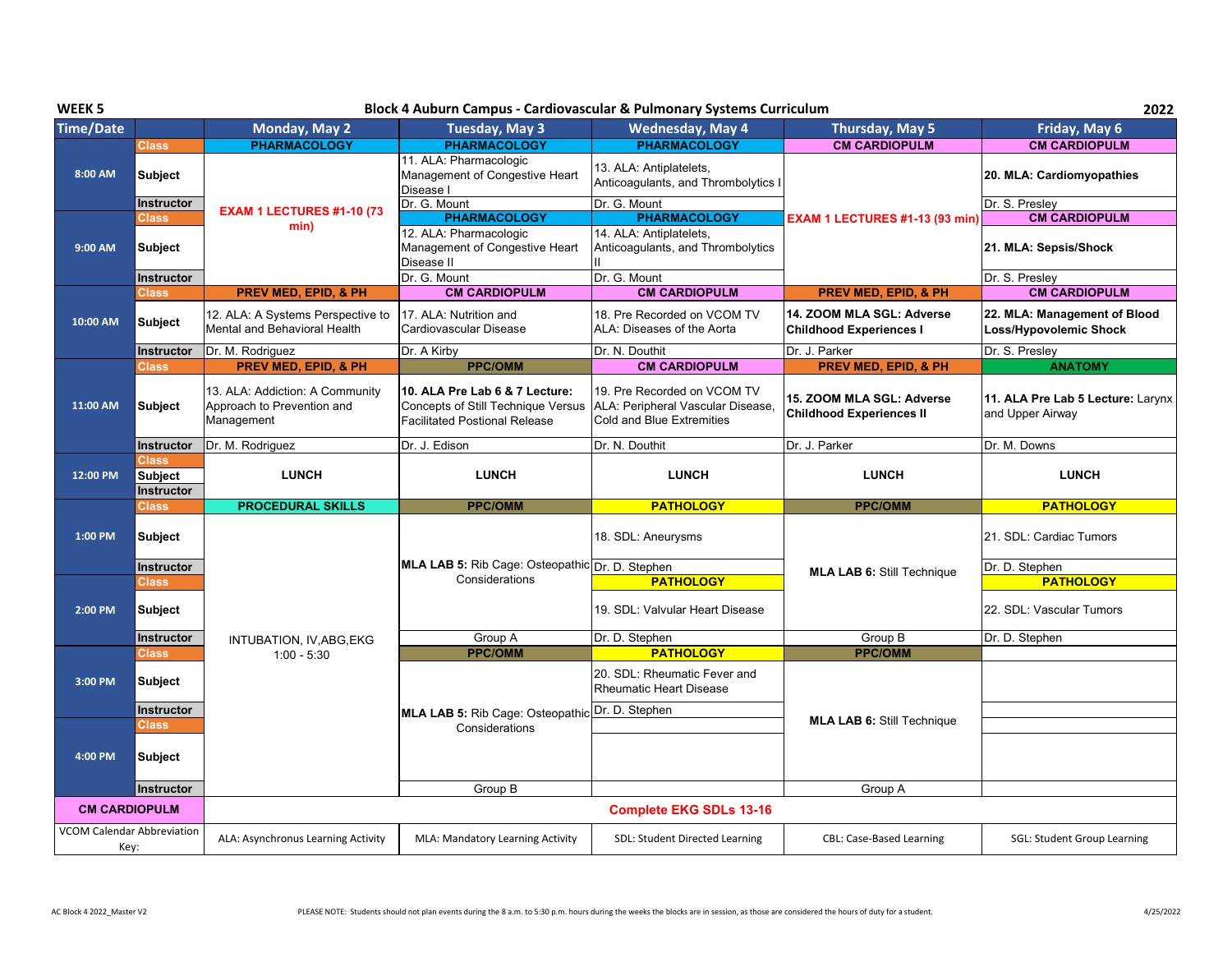| WEEK 6                            |                                | 2022                                                                                                        |                                                                                              |                                                              |                                                                 |                                                                                                       |  |
|-----------------------------------|--------------------------------|-------------------------------------------------------------------------------------------------------------|----------------------------------------------------------------------------------------------|--------------------------------------------------------------|-----------------------------------------------------------------|-------------------------------------------------------------------------------------------------------|--|
| <b>Time/Date</b>                  |                                | Monday, May 9                                                                                               | Tuesday, May 10                                                                              | <b>Wednesday, May 11</b>                                     | Thursday, May 12                                                | Friday, May 13                                                                                        |  |
|                                   | <b>Class</b>                   | <b>ANATOMY</b>                                                                                              | PREV MED, EPID, & PH                                                                         | <b>CELL BIO/PHYSIO</b>                                       | <b>CM CARDIOPULM</b>                                            | <b>PATHOLOGY</b>                                                                                      |  |
| 8:00 AM                           | <b>Subject</b>                 | 12. ALA Pre Lab 7 Lecture: Lower<br>Airway                                                                  | FINAL EXAM LECTURES #8-15 (60                                                                | 21. ALA: Mechanism of Breathing I                            | 25. MLA: Valvular Heart Disease:<br><b>Aortic and Pulmonic</b>  | <b>EXAM 2 LECTURES #13-22 (73)</b>                                                                    |  |
|                                   | Instructor                     | Dr. M. Downs                                                                                                | min)                                                                                         | Dr. D. Beck                                                  | Dr. D. Holmes                                                   | min)                                                                                                  |  |
|                                   | Class                          | <b>ANATOMY</b>                                                                                              |                                                                                              | <b>CELL BIO/PHYSIO</b>                                       | <b>CM CARDIOPULM</b>                                            |                                                                                                       |  |
| 9:00 AM                           | <b>Subject</b>                 | 13. ALA Pre Lab 6 Lecture: Posterior<br><b>Thoracic Wall</b>                                                | <b>Secure Exam Review Immediately</b><br>Following Exam (PPC OMM 1, Cell<br>Bio 2 & Pharm 1) | 22. ALA: Mechanism of Breathing II                           | 26. MLA: Valvular Heart Disease:<br><b>Mitral and Tricuspid</b> | <b>Secure Exam Review</b><br><b>Immediately Following Exam (CM</b><br>Cardio Pulm 1 & Prev Med Final) |  |
|                                   | Instructor                     | Dr. B. Pearson                                                                                              |                                                                                              | Dr. D. Beck                                                  | Dr. D. Holmes                                                   |                                                                                                       |  |
|                                   | <b>Class</b>                   | <b>CM CARDIOPULM</b>                                                                                        | <b>CELL BIO/PHYSIO</b>                                                                       | <b>PATHOLOGY</b>                                             | <b>CM CARDIOPULM</b>                                            | <b>CELL BIO/PHYSIO</b>                                                                                |  |
| 10:00 AM                          | Subject                        | 23. MLA: Supraventicular<br>Arrhythmias: SVT, Flutter, WPW,<br><b>Bradycardia: Management and</b><br>Pacing | 20. ALA: Structure of the Respiratory<br>System                                              | 24. ALA: Histology of the Respiratory<br>System              | 27. ALA: Surgical Valvular Repair                               | 23. ALA: Oxygen Transport in the<br>Blood I                                                           |  |
|                                   | Instructor                     | Dr. D. Holmes                                                                                               | Dr. D. Beck                                                                                  | Dr. D. Stephen                                               | Dr. R. Virgilio                                                 | Dr. D. McCullough                                                                                     |  |
|                                   | Class                          | <b>CM CARDIOPULM</b>                                                                                        | <b>PPC/OMM</b>                                                                               | <b>PATHOLOGY</b>                                             | <b>ANATOMY</b>                                                  | <b>CELL BIO/PHYSIO</b>                                                                                |  |
| 11:00 AM                          | Subject                        | 24. MLA: Ventricular Arrhythmias:<br>Acute, Chronic and their<br>Management                                 | 11. ALA Pre Lab 8 Lecture:<br>Respiratory Disorders: Osteopathic<br>Considerations           | 25. ALA LAB: Histology of the<br><b>Respiratory System</b>   | 14. ALA: Respiratory Embryology:<br>Larynx and Lungs            | 24. ALA: Oxygen Transport in the<br><b>Blood II</b>                                                   |  |
|                                   | Instructor                     | Dr. D. Holmes                                                                                               | Dr. P. Snider                                                                                | Dr. D. Stephen                                               | Dr. M. Carter                                                   | Dr. D. McCullough                                                                                     |  |
| 12:00 PM                          | <b>Class</b><br><b>Subject</b> | <b>LUNCH</b>                                                                                                | <b>LUNCH</b>                                                                                 | <b>LUNCH</b>                                                 | <b>LUNCH</b>                                                    | <b>LUNCH</b>                                                                                          |  |
|                                   | Instructor                     |                                                                                                             |                                                                                              |                                                              |                                                                 |                                                                                                       |  |
|                                   | Class                          | <b>PREV MED, EPID, &amp; PH</b>                                                                             | <b>PPC/OMM</b>                                                                               | <b>PHARMACOLOGY</b>                                          | <b>ANATOMY</b>                                                  | <b>ANATOMY</b>                                                                                        |  |
| 1:00 PM                           | <b>Subject</b>                 |                                                                                                             |                                                                                              | 15. ALA: Management of Arrhythmias I                         |                                                                 |                                                                                                       |  |
|                                   | <b>Instructor</b>              |                                                                                                             | <b>MLA LAB 7: Facilitated Positional</b>                                                     | Dr. M. Hyte                                                  |                                                                 |                                                                                                       |  |
| 2:00 PM                           | Class<br><b>Subject</b>        | <b>MLA SGL: Learning Circle</b>                                                                             | Release (FPR) for Cervical & Thoracic<br>Region                                              | <b>PHARMACOLOGY</b><br>16. ALA: Management of Arrhythmias II | <b>MLA LAB 5: Larynx and Upper</b>                              | <b>MLA LAB 6: Lower Airway</b>                                                                        |  |
|                                   | Instructor                     | Dr. M. Rodriguez                                                                                            | Group A                                                                                      | Dr. M. Hyte                                                  | Airway                                                          |                                                                                                       |  |
|                                   | Class                          | <b>PATHOLOGY</b>                                                                                            | <b>PPC/OMM</b>                                                                               | <b>PATHOLOGY</b>                                             |                                                                 |                                                                                                       |  |
| 3:00 PM                           | <b>Subject</b>                 | 23. SDL: Immunology of Cardiac and<br><b>Pulmonary Transport</b>                                            |                                                                                              | 26. SDL: Disorders of Pleura.<br>Diaphragm and Chest Wall    |                                                                 |                                                                                                       |  |
|                                   | Instructor                     | Dr. D. Stephen                                                                                              | <b>MLA LAB 7: Facilitated Positional</b>                                                     | Dr. D. Stephen                                               |                                                                 |                                                                                                       |  |
|                                   | <b>Class</b>                   |                                                                                                             | Release (FPR) for Cervical & Thoracic                                                        | <b>PATHOLOGY</b>                                             |                                                                 | <b>PPC/OMM</b>                                                                                        |  |
| 4:00 PM                           | <b>Subject</b>                 |                                                                                                             | Region                                                                                       | 27. SDL: Acute Respiratory Distress<br>Syndrome              |                                                                 | 12. SDL: Lung Sounds (Online)                                                                         |  |
|                                   | Instructor                     |                                                                                                             | Group B                                                                                      | Dr. D. Stephen                                               |                                                                 | Dr. B. Sprouse                                                                                        |  |
| <b>VCOM Calendar Abbreviation</b> | <b>CM CARDIOPULM</b>           |                                                                                                             |                                                                                              | <b>Complete EKG SDLs 17-20</b>                               |                                                                 |                                                                                                       |  |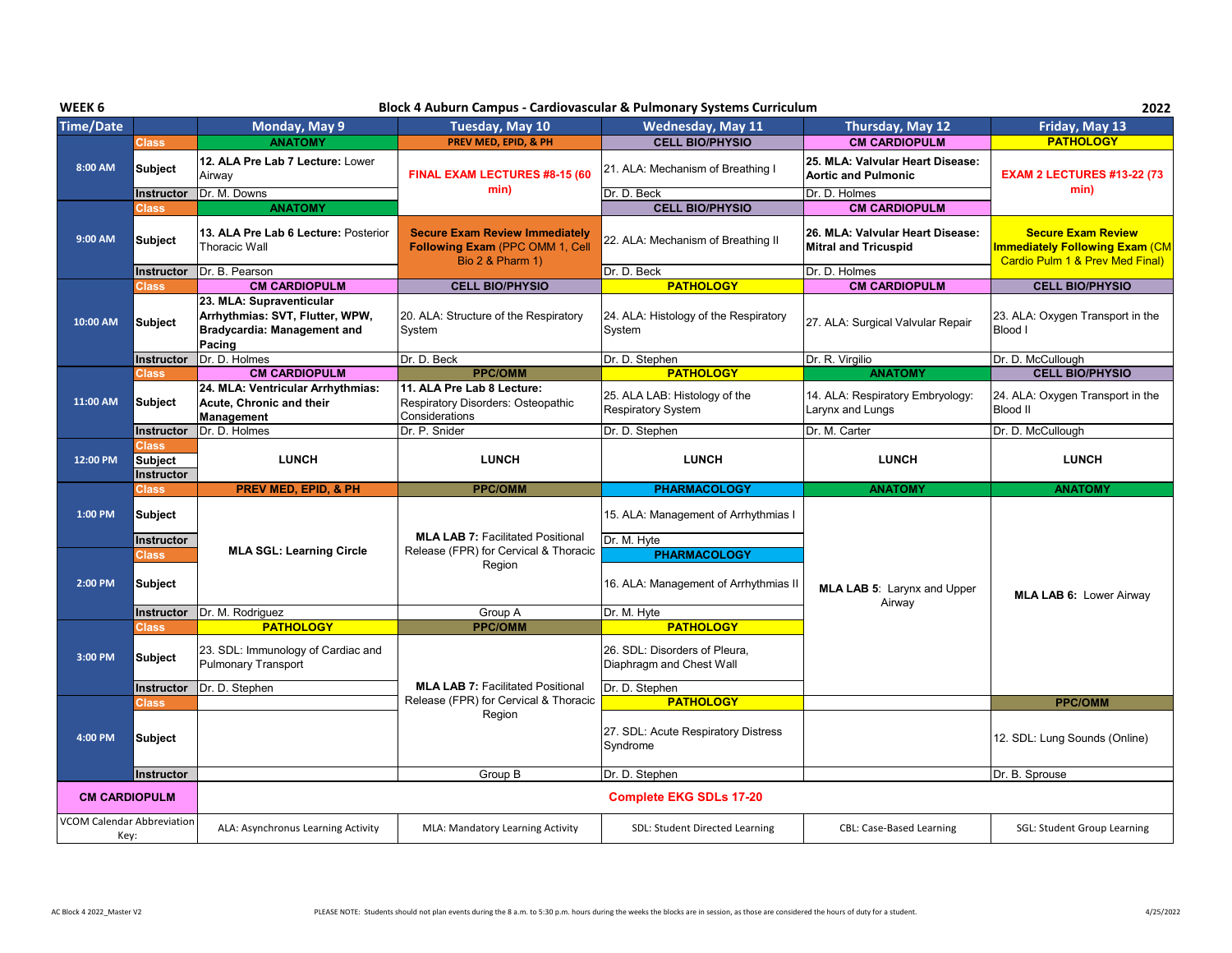| WEEK <sub>7</sub>          |                                                     |                                                                      | Block 4 Auburn Campus - Cardiovascular & Pulmonary Systems Curriculum                         |                                                                                 |                                                                                                                     | 2022                                         |
|----------------------------|-----------------------------------------------------|----------------------------------------------------------------------|-----------------------------------------------------------------------------------------------|---------------------------------------------------------------------------------|---------------------------------------------------------------------------------------------------------------------|----------------------------------------------|
| <b>Time/Date</b>           |                                                     | Monday, May 16                                                       | Tuesday, May 17                                                                               | <b>Wednesday, May 18</b>                                                        | Thursday, May 19                                                                                                    | Friday, May 20                               |
|                            | <b>Class</b>                                        | <b>CELL BIO/PHYSIO</b>                                               | <b>CM CARDIOPULM</b>                                                                          | <b>CELL BIO/PHYSIO</b>                                                          | <b>ANATOMY</b>                                                                                                      | <b>CELL BIO/PHYSIO</b>                       |
| 8:00 AM                    | <b>Subject</b>                                      | 25. ALA: Lung Volumes and<br>Capacities I                            | <b>EXAM 2 LECTURES #14-27 (100</b><br>min)                                                    | 28. ALA: Gas Exchange I                                                         | 15. ALA: Clinical Anatomy: Upper<br>Respiratory System, Pharynx and Larynx<br>(Pre-recorded on VCOM TV)             |                                              |
|                            | Instructor                                          | Dr. D. Beck                                                          |                                                                                               | Dr. D. Beck                                                                     | Dr. D. Kashmer                                                                                                      | <b>EXAM 3 LECTURES #20-27 (60)</b>           |
| 9:00 AM                    | <b>Class</b><br><b>Subject</b>                      | <b>CELL BIO/PHYSIO</b><br>26. ALA: Lung Volumes and<br>Capacities II | <b>Secure Exam Review Immediately</b><br><b>Following Exam (Path Final)</b>                   | <b>CELL BIO/PHYSIO</b><br>29. ALA: Gas Exchange II                              | <b>ANATOMY</b><br>16. ALA: Clinical Anatomy:<br>Laryngoscopy, Bronchoscopy, Intubation<br>(Pre-recorded on VCOM TV) | min) & GROUP EXAM                            |
|                            | Instructor                                          | Dr. D. Beck                                                          |                                                                                               | Dr. D. Beck                                                                     | Dr. D. Kashmer                                                                                                      |                                              |
|                            | Class                                               | <b>CELL BIO/PHYSIO</b>                                               | <b>PPC/OMM</b>                                                                                | <b>CM CARDIOPULM</b>                                                            | <b>CELL BIO/PHYSIO</b>                                                                                              | <b>CM CARDIOPULM</b>                         |
| 10:00 AM                   | <b>Subject</b>                                      | 27. ALA: Lung Volumes and<br><b>Capacities III</b>                   | 13. ALA Pre Lab 9 Lecture:<br>Pulmonary System: Med Hx, DDx,<br>P&E and Screening/ Prevention | 29. ALA: Cystic Fibrosis                                                        | 30. ALA: Ventilation-Perfusion<br>Relationship I                                                                    | 30. ALA: Chest Trauma and<br>Pneumothorax I  |
|                            | <b>Instructor</b>                                   | Dr. D. Beck                                                          | Dr. B. Sprouse                                                                                | Dr. R. Virgilio                                                                 | Dr. D. Beck                                                                                                         | Dr. J. Walter                                |
|                            | <b>Class</b>                                        | <b>CM CARDIOPULM</b>                                                 | <b>PPC/OMM</b>                                                                                | <b>PREV MED, EPID, &amp; PH</b>                                                 | <b>CELL BIO/PHYSIO</b>                                                                                              | <b>CM CARDIOPULM</b>                         |
| 11:00 AM                   | Subject                                             | 28. ALA: Nutrition and Pulmonary<br><b>Disease</b>                   | 14. ALA: Differential Diagnosis for<br>Shortness of Breath                                    | <b>MLA SGL: Learning Circle</b>                                                 | 31. ALA: Ventilation-Perfusion<br>Relationship II                                                                   | 31. ALA: Chest Trauma and<br>Pneumothorax II |
|                            | <b>Instructor</b>                                   | Dr. A Kirby                                                          | Dr. B. Sprouse                                                                                | Dr. M. Rodriguez                                                                | Dr. D. Beck                                                                                                         | Dr. J. Walter                                |
| 12:00 PM                   | <b>Class</b><br><b>Subject</b>                      | <b>LUNCH</b>                                                         | <b>LUNCH</b>                                                                                  | <b>LUNCH</b>                                                                    | <b>LUNCH</b>                                                                                                        | <b>LUNCH</b>                                 |
|                            | <b>Instructor</b>                                   |                                                                      |                                                                                               |                                                                                 |                                                                                                                     |                                              |
|                            | <b>Class</b>                                        | <b>PROCEDURAL SKILLS</b>                                             | <b>PPC/OMM</b>                                                                                | <b>ANATOMY</b>                                                                  | <b>PATHOLOGY</b>                                                                                                    | <b>PROCEDURAL SKILLS</b>                     |
| 1:00 PM                    | <b>Subject</b><br>Instructor                        |                                                                      |                                                                                               |                                                                                 | 29. SDL Pre Module for CBL 2:<br>Asthma<br>Dr. D. Stephen                                                           |                                              |
| 2:00 PM                    | <b>Class</b><br><b>Subject</b><br><b>Instructor</b> |                                                                      | <b>MLA LAB 8: Respiratory Disorders</b><br>Osteopathic<br>Group B                             | <b>MLA LAB 7: Posterior Thoracic</b><br>Wall                                    | <b>PATHOLOGY</b><br>30. SDL: Bronchiectasis<br>Dr. D. Stephen                                                       | Optional Open Lab                            |
| 3:00 PM                    | <b>Class</b><br><b>Subject</b><br><b>Instructor</b> | INTUBATION, IV, ABG, EKG<br>$1:00 - 5:30$                            | <b>PPC/OMM</b>                                                                                |                                                                                 |                                                                                                                     |                                              |
|                            | <b>Class</b>                                        |                                                                      | <b>MLA LAB 8: Respiratory Disorders</b>                                                       | <b>PATHOLOGY</b>                                                                |                                                                                                                     | <b>PATHOLOGY</b>                             |
| 4:00 PM                    | <b>Subject</b>                                      |                                                                      | Osteopathic                                                                                   | 28. SDL Pre Module for CBL 2:<br><b>Obstructive Lung Disease</b>                |                                                                                                                     | 31. SDL: Restrictive Lung Disease            |
|                            | Instructor                                          |                                                                      | Group A                                                                                       | Dr. D. Stephen                                                                  |                                                                                                                     | Dr. D. Stephen                               |
| VCOM Calendar Abbreviation | <b>Integrated Clinical Cases</b>                    |                                                                      |                                                                                               | Read ICC SDL Cases 1-6 prior to DPBL Module Quiz on Friday May 27th at 11:59 pm |                                                                                                                     |                                              |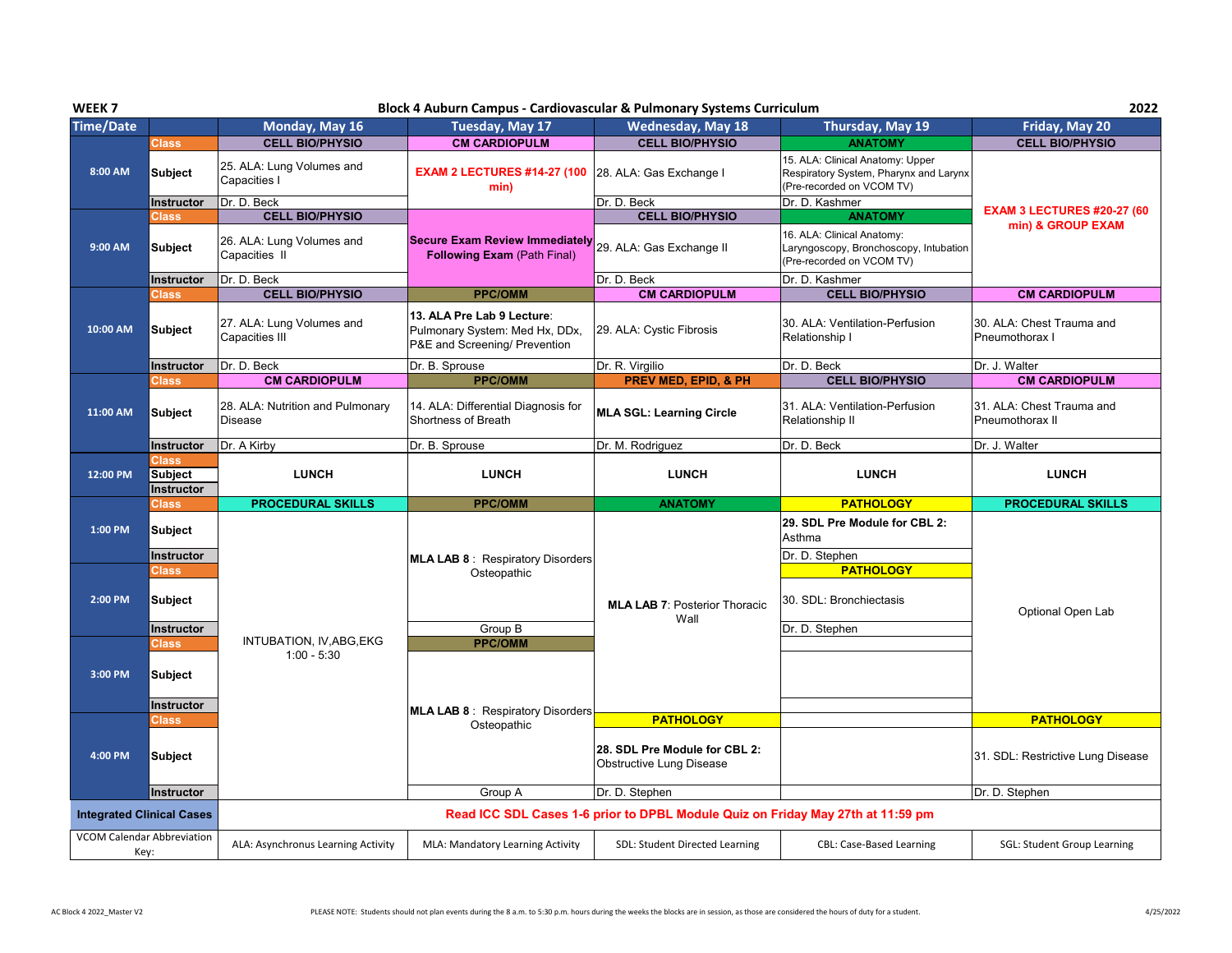| WEEK <sub>8</sub> |                                  |                                                                                                                     | Block 4 Auburn Campus - Cardiovascular & Pulmonary Systems Curriculum |                                                                                 |                                                   | 2022                                                                          |
|-------------------|----------------------------------|---------------------------------------------------------------------------------------------------------------------|-----------------------------------------------------------------------|---------------------------------------------------------------------------------|---------------------------------------------------|-------------------------------------------------------------------------------|
| <b>Time/Date</b>  |                                  | Monday, May 23                                                                                                      | Tuesday, May 24                                                       | <b>Wednesday, May 25</b>                                                        | Thursday, May 26                                  | Friday, May 27                                                                |
|                   | Class                            | <b>CELL BIO/PHYSIO</b>                                                                                              | <b>ANATOMY</b>                                                        | <b>CM CARDIOPULM</b>                                                            |                                                   | <b>CELL BIO/PHYSIO</b>                                                        |
| 8:00 AM           | <b>Subject</b>                   | 32. ALA: Control of Breathing                                                                                       | <b>FINAL EXAM LECTURES #11-16</b><br>$(46 \text{ min})$               | 38. MLA: Respiratory Failure                                                    |                                                   |                                                                               |
|                   | <b>Instructor</b>                | Dr. D. Beck                                                                                                         |                                                                       | Dr. B. Saliski                                                                  |                                                   | <b>FINAL EXAM LECTURES #28-33</b>                                             |
|                   | Class                            | <b>CELL BIO/PHYSIO</b>                                                                                              | <b>PHARMACOLOGY</b>                                                   | <b>CM CARDIOPULM</b>                                                            |                                                   | (46 min) & GROUP EXAM                                                         |
| 9:00 AM           | <b>Subject</b>                   | 33. ALA: Integrative Functions of<br>Pulmonology                                                                    | 17. ALA SDL Pre Module for CBL<br>2: Drugs for COPD, Asthma I         | 39. MLA: Restrictive Lung<br><b>Diseases</b>                                    |                                                   |                                                                               |
|                   | <b>Instructor</b>                | Dr. D. Beck                                                                                                         | Dr. M. Hyte                                                           | Dr. B. Saliski                                                                  |                                                   |                                                                               |
|                   | Class                            | <b>CM CARDIOPULM</b>                                                                                                | <b>PHARMACOLOGY</b>                                                   | <b>PROCEDURAL SKILLS</b>                                                        |                                                   |                                                                               |
| 10:00 AM          | <b>Subject</b>                   | 32. ALA: Approach to the Patient with Acute<br>Stridor (tracheitis, epiglottitis, croup and<br>airway foreign body) | 18. ALA SDL Pre Module for CBL<br>2: Drugs for COPD, Asthma II        |                                                                                 | <b>Secure Exam Review @ 10:30</b><br>(Cell Bio 3) | <b>Secure Exam Review Immediately</b><br>Following Exam (CM Cardio Pulm<br>2) |
|                   | <b>Instructor</b>                | Dr. K. Wolter                                                                                                       | Dr. M. Hyte                                                           |                                                                                 |                                                   |                                                                               |
|                   | ડેlass                           | <b>CM CARDIOPULM</b>                                                                                                |                                                                       |                                                                                 |                                                   | <b>CM CARDIOPULM</b>                                                          |
| 11:00 AM          | <b>Subject</b>                   | 33. ALA: Lower Respiratory<br>Disorders in Children                                                                 |                                                                       |                                                                                 |                                                   | MLA CBL 2 Wrap Up: Asthma/COPD<br>w/ Drs. Hyte, Stephen and Douthit           |
|                   | <b>Instructor</b>                | Dr. K. Wolter                                                                                                       |                                                                       |                                                                                 |                                                   |                                                                               |
|                   | Class                            |                                                                                                                     |                                                                       |                                                                                 |                                                   |                                                                               |
| 12:00 PM          | <b>Subject</b>                   | <b>LUNCH</b>                                                                                                        | <b>LUNCH</b>                                                          |                                                                                 | <b>LUNCH</b>                                      | <b>LUNCH</b>                                                                  |
|                   |                                  |                                                                                                                     |                                                                       |                                                                                 |                                                   |                                                                               |
|                   | Instructor                       |                                                                                                                     |                                                                       |                                                                                 |                                                   |                                                                               |
|                   | Class                            | <b>CM CARDIOPULM</b>                                                                                                | <b>ANATOMY</b>                                                        |                                                                                 | <b>PPC/OMM</b>                                    | <b>PATHOLOGY</b>                                                              |
| 1:00 PM           | Subject                          | 34. SDL Pre Module for CBL 2:<br><b>Pulmonary Diagnostic Tests</b>                                                  |                                                                       |                                                                                 |                                                   | 32. SDL: Pulmonary Vascular<br><b>Disorders</b>                               |
|                   | Instructor                       | Dr. N. Douthit                                                                                                      |                                                                       | <b>Check Off</b>                                                                | <b>MLA LAB 9: Pulmonary System:</b>               | Dr. D. Stephen                                                                |
|                   | Class                            | <b>CM CARDIOPULM</b>                                                                                                |                                                                       |                                                                                 | Med Hx., DDX, PE & Harvey (SIM                    | <b>PATHOLOGY</b>                                                              |
| 2:00 PM           | <b>Subject</b>                   | 35. SDL Pre Module for CBL 2:<br>Chronic Obstructive Pulmonary                                                      |                                                                       |                                                                                 | Center)                                           | 33. SDL: Lung Cancer                                                          |
|                   |                                  | <b>Disease</b>                                                                                                      |                                                                       |                                                                                 |                                                   |                                                                               |
|                   | <b>Instructor</b>                | Dr. N. Douthit                                                                                                      |                                                                       |                                                                                 | Group A (OMM) \ Group B (SIM)                     | Dr. D. Stephen                                                                |
|                   | Class                            | <b>CM CARDIOPULM</b>                                                                                                | FINAL LAB PRACTICAL (1:00-                                            |                                                                                 | <b>PPC/OMM</b>                                    | <b>PATHOLOGY</b>                                                              |
| 3:00 PM           | <b>Subject</b>                   | 36. SDL Pre Module for CBL 2:<br>Acute Obstructive Pulmonary<br><b>Disease</b>                                      | 5:00                                                                  |                                                                                 |                                                   | 34. SDL: Tumors of the Respiratory<br>Tract                                   |
|                   |                                  |                                                                                                                     |                                                                       |                                                                                 | <b>MLA LAB 9: Pulmonary System:</b>               |                                                                               |
|                   | Instructor<br>Class              | Dr. N. Douthit<br><b>CM CARDIOPULM</b>                                                                              |                                                                       |                                                                                 | Med Hx., DDX, PE & Harvey (SIM                    | Dr. D. Stephen<br><b>PATHOLOGY</b>                                            |
| 4:00 PM           | <b>Subject</b>                   | 37. SDL Pre Module for CBL 2:<br>Asthma: Diagnosis, Guidelines and<br>Management                                    |                                                                       |                                                                                 | Center)                                           | 35. SDL: Tumors of Head and Neck                                              |
|                   | Instructor                       | Dr. N. Douthit                                                                                                      |                                                                       |                                                                                 | Group B (OMM) \ Group A (SIM)                     | Dr. D. Stephen                                                                |
|                   | <b>Integrated Clinical Cases</b> |                                                                                                                     |                                                                       | Read ICC SDL Cases 1-6 prior to DPBL Module Quiz on Friday May 27th at 11:59 pm |                                                   |                                                                               |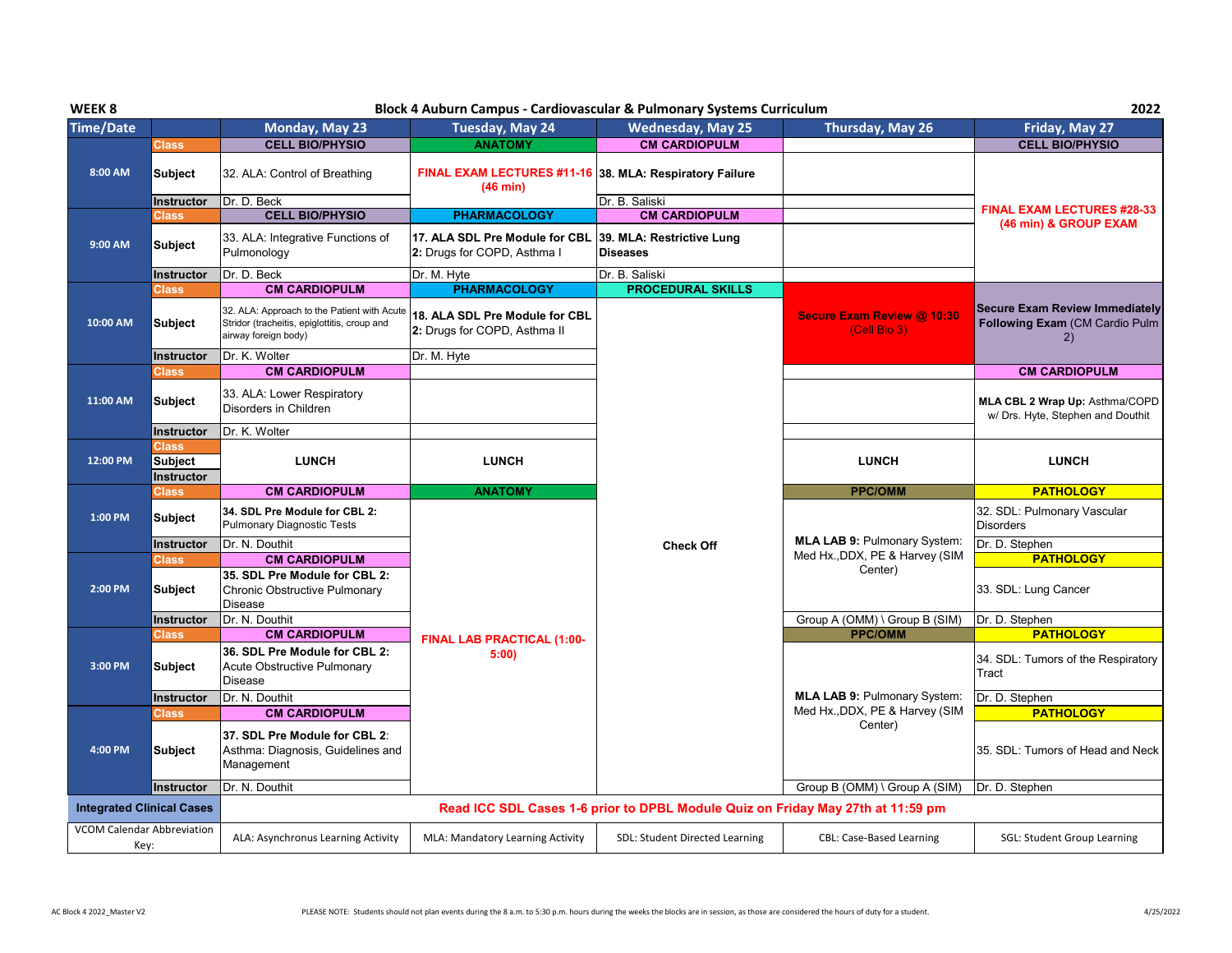| WEEK <sub>9</sub>    |                                       |                     | Block 4 Auburn Campus - Cardiovascular & Pulmonary Systems Curriculum             |                                                                                                                                     |                               | 2022                                                                            |
|----------------------|---------------------------------------|---------------------|-----------------------------------------------------------------------------------|-------------------------------------------------------------------------------------------------------------------------------------|-------------------------------|---------------------------------------------------------------------------------|
| <b>Time/Date</b>     |                                       | Monday, May 30      | Tuesday, May 31                                                                   | <b>Wednesday, June 1</b>                                                                                                            | Thursday, June 2              | Friday, June 3                                                                  |
|                      | <b>Class</b>                          |                     | <b>PATHOLOGY</b>                                                                  | <b>CM CARDIOPULM</b>                                                                                                                | <b>PPC/OMM</b>                | <b>PPC/OMM</b>                                                                  |
| 8:00 AM              | <b>Subject</b>                        |                     | FINAL EXAM LECTURES #23-35 40. MLA: Lung Cancer I<br>(93 min)                     |                                                                                                                                     |                               | <b>FINAL EXAM LECTURES #7-16</b><br>(73 min)                                    |
|                      | Instructor                            |                     |                                                                                   | Dr. B. Johnson                                                                                                                      |                               |                                                                                 |
| 9:00 AM              | Class<br><b>Subject</b>               |                     | <b>Secure Exam Review</b><br><b>Immediately Following Exam</b><br>(Anatomy Final) | <b>CM CARDIOPULM</b><br>41. MLA: Lung Cancer II                                                                                     |                               | <b>Secure Exam Review Immediately</b><br><b>Following Exam (Cell Bio Final)</b> |
|                      | <b>Instructor</b>                     |                     |                                                                                   | Dr. B. Johnson                                                                                                                      |                               |                                                                                 |
|                      | Class                                 |                     | <b>PPC/OMM</b>                                                                    | <b>CM CARDIOPULM</b>                                                                                                                |                               | <b>Integrated Clinical Cases</b>                                                |
| 10:00 AM             | Subject                               |                     | 15. ALA: Integrated<br>Cardiopulmonary Exam                                       | 42. MLA: Cancer of the Head,<br>Neck, and Throat                                                                                    |                               |                                                                                 |
|                      | Instructor                            |                     | Dr. J. Edison                                                                     | Dr. B. Johnson                                                                                                                      |                               |                                                                                 |
|                      | <b>Class</b>                          |                     | <b>PPC/OMM</b>                                                                    | <b>CM CARDIOPULM</b>                                                                                                                |                               | <b>CIS (Virtual)</b>                                                            |
| 11:00 AM             | <b>Subject</b>                        |                     | 16. ALA: Differential Dx/Decision<br>Tree Chest Pain                              | 43. MLA: Non-Cancerous<br>Tumors of the Head and Neck                                                                               |                               |                                                                                 |
|                      | Instructor                            |                     | Dr. J. Edison                                                                     | Dr. B. Johnson                                                                                                                      |                               |                                                                                 |
| 12:00 PM             | Class<br><b>Subject</b><br>Instructor | <b>MEMORIAL DAY</b> | <b>LUNCH</b>                                                                      | <b>LUNCH</b>                                                                                                                        | PPC/OMM Practical Exam (8:00- | <b>LUNCH</b>                                                                    |
|                      | <b>Class</b>                          |                     | <b>Integrated Clinical Cases</b>                                                  | <b>CM CARDIOPULM</b>                                                                                                                | 5:00                          | PREV MED, EPID, & PH                                                            |
| 1:00 PM              | <b>Subject</b><br><b>Instructor</b>   |                     |                                                                                   | 44. SDL Pre Module for CBL 3:<br>Infectious Agents of the Respiratory<br>Tract, I (micro)                                           |                               |                                                                                 |
|                      |                                       |                     |                                                                                   |                                                                                                                                     |                               |                                                                                 |
| 2:00 PM              | Class<br><b>Subject</b>               |                     |                                                                                   | Dr. K. Dugger<br><b>CM CARDIOPULM</b><br>45. SDL Pre Module for CBL 3:<br>Infectious Agents of the Respiratory<br>Tract, II (micro) |                               | <b>MLA Live Zoom: IPE</b><br>Interprofessional Communication<br>(CHF Case)      |
|                      | Instructor<br><b>Class</b>            |                     |                                                                                   | Dr. K. Dugger<br><b>CM CARDIOPULM</b>                                                                                               |                               |                                                                                 |
| 3:00 PM              | <b>Subject</b>                        |                     | <b>CIS (Virtual)</b>                                                              | 46. SDL Pre Module for CBL 3:<br>Infectious Agents of the Resp<br>Tract, III (micro)                                                |                               |                                                                                 |
|                      | Instructor                            |                     |                                                                                   | Dr. K. Dugger                                                                                                                       |                               | Dr. M. Rodriguez                                                                |
| 4:00 PM              | Class<br><b>Subject</b>               |                     |                                                                                   |                                                                                                                                     |                               |                                                                                 |
|                      | Instructor                            |                     |                                                                                   |                                                                                                                                     |                               |                                                                                 |
| <b>CM CARDIOPULM</b> |                                       |                     |                                                                                   | Complete EKG SDLs 21-23 & Canvas Quiz covering EKG Modules 11-23 by 6/3 @ 11:59 pm                                                  |                               |                                                                                 |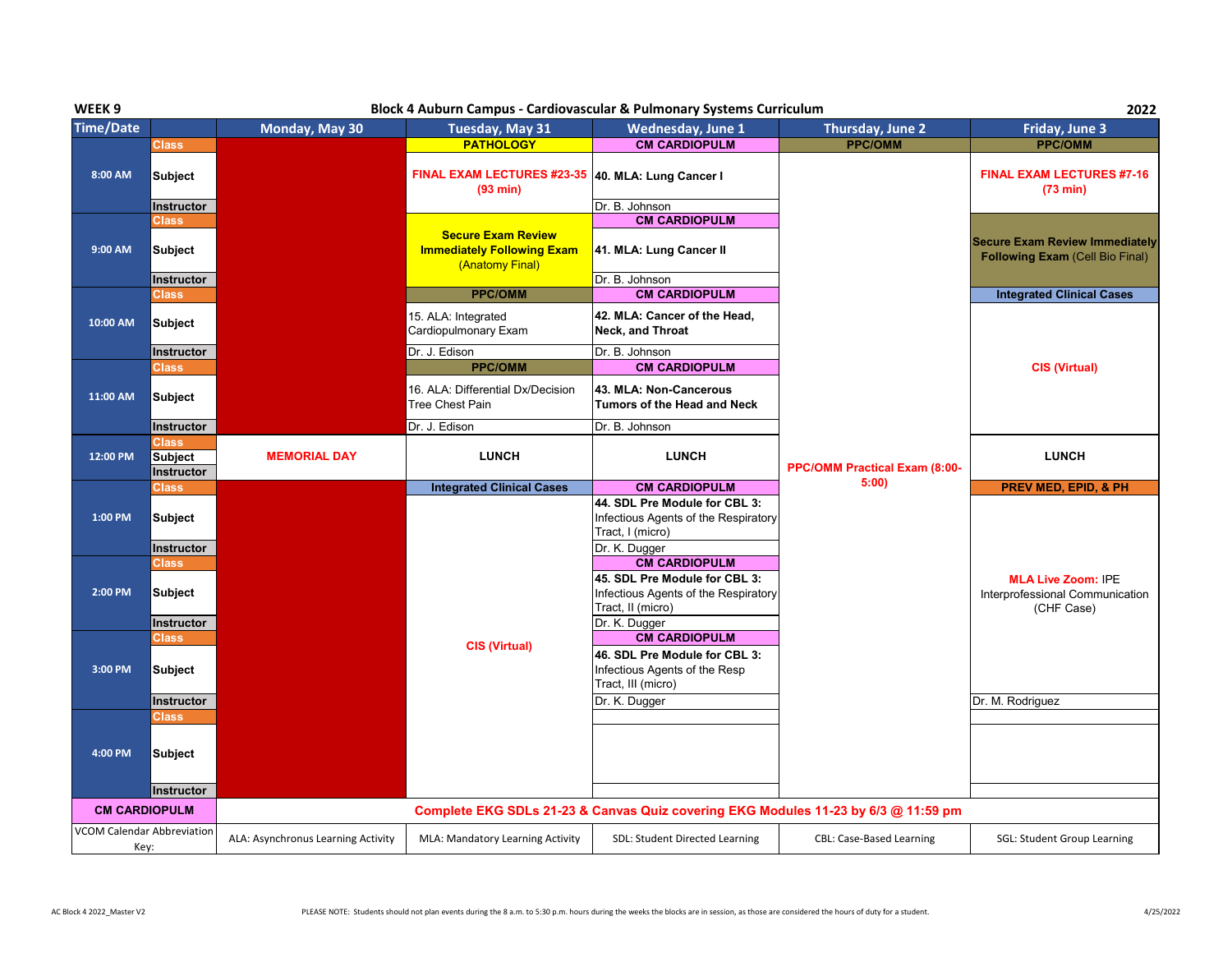| <b>WEEK 10</b>                               |                                                     |                                                               | Block 4 Auburn Campus - Cardiovascular & Pulmonary Systems Curriculum                                                   |                                                                                                   |                                                               | 2022                                                                                                          |
|----------------------------------------------|-----------------------------------------------------|---------------------------------------------------------------|-------------------------------------------------------------------------------------------------------------------------|---------------------------------------------------------------------------------------------------|---------------------------------------------------------------|---------------------------------------------------------------------------------------------------------------|
| <b>Time/Date</b>                             |                                                     | Monday, June 6                                                | Tuesday, June 7                                                                                                         | <b>Wednesday, June 8</b>                                                                          | Thursday, June 9                                              | Friday, June 10                                                                                               |
|                                              | <b>Class</b>                                        | <b>CM CARDIOPULM</b>                                          | <b>CM CARDIOPULM</b>                                                                                                    | <b>CM CARDIOPULM</b>                                                                              | <b>Integrated Clinical Cases</b>                              |                                                                                                               |
| 8:00 AM                                      | <b>Subject</b>                                      |                                                               | 49. MLA: Tuberculosis and<br>Management                                                                                 |                                                                                                   |                                                               |                                                                                                               |
|                                              | <b>Instructor</b><br>Class                          | <b>EXAM 3 LECTURES #28-43 (114</b><br>min)                    | Dr. R. Maldonado<br><b>CM CARDIOPULM</b>                                                                                |                                                                                                   |                                                               | <b>CM CARDIOPULM</b>                                                                                          |
| 9:00 AM                                      | Subject                                             |                                                               | 50. MLA: Multi-Drug Resistant<br><b>Tuberculosis</b>                                                                    | <b>EKG FINAL EXAM</b>                                                                             |                                                               | <b>MLA Live Zoom CBL 3 Wrap Up:</b><br>Lower Respiratory Tract Infections w/<br>Drs. Hyte, Dugger and Douthit |
|                                              | Instructor                                          |                                                               | Dr. R. Maldonado                                                                                                        |                                                                                                   |                                                               |                                                                                                               |
|                                              | Class                                               | <b>CM CARDIOPULM</b>                                          | <b>PHARMACOLOGY</b>                                                                                                     |                                                                                                   | <b>ICC/SP TESTING 8:00-12:00</b>                              | <b>Integrated Clinical Cases</b>                                                                              |
| 10:00 AM                                     | <b>Subject</b>                                      | 47. MLA: Pulmonary Vascular<br><b>Disease</b>                 | 19.ALA: Drugs for Tuberculosis                                                                                          |                                                                                                   |                                                               |                                                                                                               |
|                                              | <b>Instructor</b>                                   | Dr. B. Saliski                                                | Dr. M. Hyte                                                                                                             |                                                                                                   |                                                               |                                                                                                               |
|                                              | Class                                               | <b>CM CARDIOPULM</b>                                          |                                                                                                                         |                                                                                                   |                                                               |                                                                                                               |
| 11:00 AM                                     | <b>Subject</b>                                      | 48. MLA: Deep Vein Thrombosis<br>and Pulmonary Embolus        |                                                                                                                         | <b>Secure Exam Review</b><br><b>Immediately Following Exam</b><br>(Path Final, PPC OMM Final)     |                                                               |                                                                                                               |
|                                              | <b>Instructor</b>                                   | Dr. B. Saliski                                                |                                                                                                                         |                                                                                                   |                                                               |                                                                                                               |
|                                              | <b>Class</b>                                        |                                                               |                                                                                                                         |                                                                                                   |                                                               |                                                                                                               |
| 12:00 PM                                     | <b>Subject</b>                                      | <b>LUNCH</b>                                                  | <b>LUNCH</b>                                                                                                            | <b>LUNCH</b>                                                                                      | <b>LUNCH</b>                                                  |                                                                                                               |
|                                              |                                                     |                                                               |                                                                                                                         |                                                                                                   |                                                               |                                                                                                               |
|                                              | Instructor                                          |                                                               |                                                                                                                         |                                                                                                   |                                                               |                                                                                                               |
| 1:00 PM                                      | Class<br><b>Subject</b>                             | <b>PREV MED, EPID, &amp; PH</b>                               | <b>PHARMACOLOGY</b><br>20. ALA SDL Pre Module for CBL<br>3: Antibiotic Agents for Lower Resp<br><b>Tract Infections</b> | <b>CM CARDIOPULM</b><br>53. ALA: Influenza and Other Viral<br><b>Respiratory Tract Infections</b> | <b>SIMULATION</b>                                             |                                                                                                               |
|                                              | <b>Instructor</b>                                   |                                                               | Dr. M. Hyte                                                                                                             | Dr. K. Brock                                                                                      |                                                               |                                                                                                               |
|                                              | Class                                               |                                                               | <b>CM CARDIOPULM</b>                                                                                                    | <b>CM CARDIOPULM</b>                                                                              |                                                               | ICC/SP TESTING 10:00-5:00                                                                                     |
| 2:00 PM                                      | <b>Subject</b>                                      | <b>MLA: Presentation of Community</b><br><b>Based Project</b> | 51. ALA SDL Pre Module for CBL<br>3: Community Acquired<br>Pneumonias: Bacterial, Atypical                              | 54. ALA: Fungal and Opportunistic<br>Respiratory Infections                                       |                                                               |                                                                                                               |
|                                              | <b>Instructor</b>                                   |                                                               | Dr. N. Douthit                                                                                                          | Dr. K. Brock                                                                                      |                                                               |                                                                                                               |
| 3:00 PM                                      | <b>Class</b><br><b>Subject</b>                      |                                                               | <b>CM CARDIOPULM</b><br>52. ALA SDL Pre Module for CBL<br>3: Nosocomial Pneumonias: HAP,<br>HCAP, VAP                   |                                                                                                   | <b>CARDIOPULM SIM MLA Lecture &amp;</b><br><b>Virtual Lab</b> |                                                                                                               |
|                                              | Instructor                                          | Dr. M. Rodriguez                                              | Dr. N. Douthit                                                                                                          |                                                                                                   |                                                               |                                                                                                               |
| 4:00 PM<br><b>VCOM Calendar Abbreviation</b> | <b>Class</b><br><b>Subject</b><br><b>Instructor</b> |                                                               |                                                                                                                         |                                                                                                   |                                                               |                                                                                                               |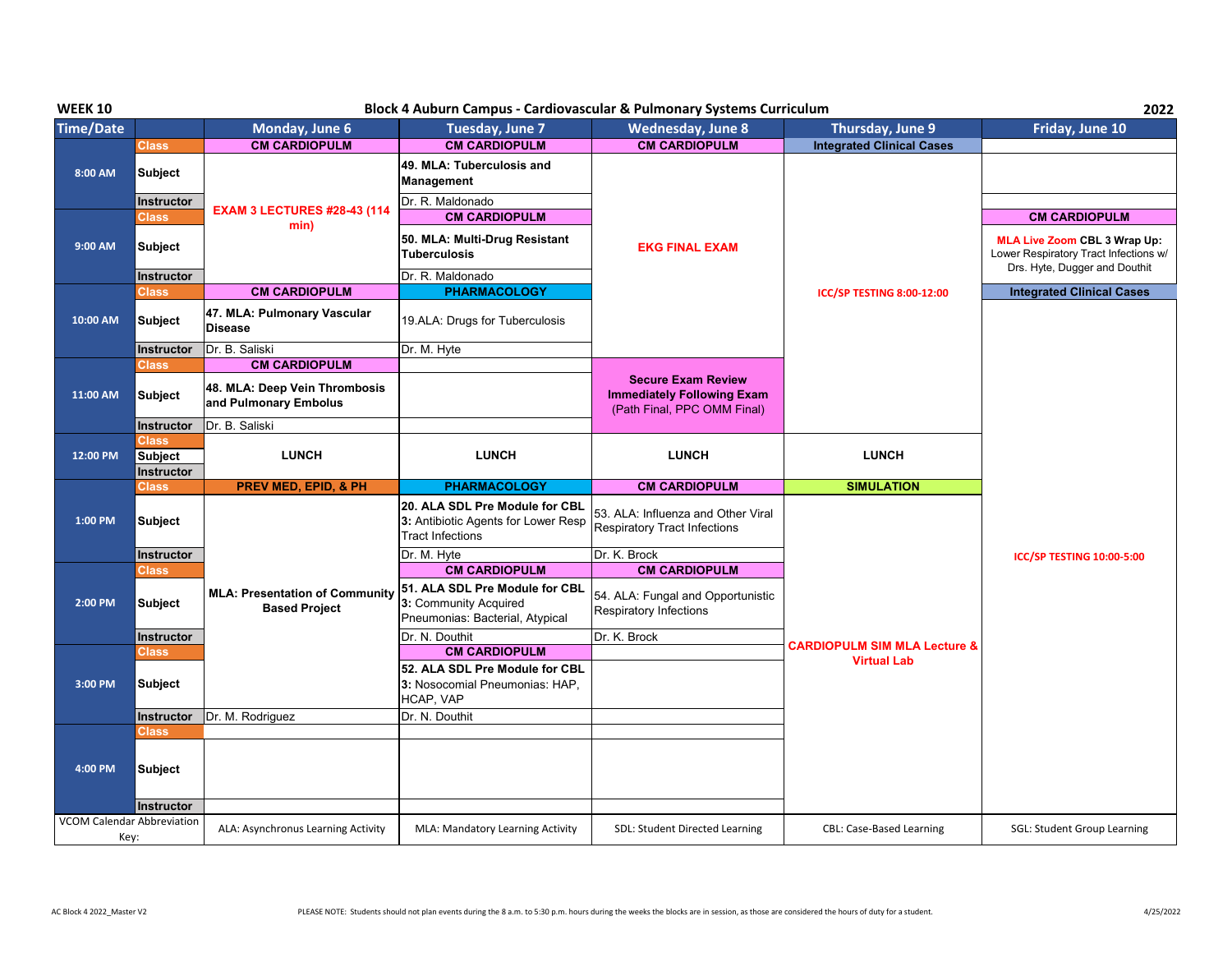| <b>WEEK 11</b>                            | Block 4 Auburn Campus - Cardiovascular & Pulmonary Systems Curriculum<br>2022 |                                    |                                                                                               |                                 |                                   |                                                         |  |
|-------------------------------------------|-------------------------------------------------------------------------------|------------------------------------|-----------------------------------------------------------------------------------------------|---------------------------------|-----------------------------------|---------------------------------------------------------|--|
| <b>Time/Date</b>                          |                                                                               | Monday, June 13                    | Tuesday, June 14                                                                              | Wednesday, June 15              | Thursday, June 16                 | Friday, June 17                                         |  |
|                                           | <b>Class</b>                                                                  | <b>SIMULATION</b>                  | <b>PHARMACOLOGY</b>                                                                           | <b>SIMULATION</b>               | <b>CM CARDIOPULM</b>              |                                                         |  |
| 8:00 AM                                   | <b>Subject</b><br><b>Instructor</b>                                           | <b>CARDIOPULM SIM 8:00-5:00</b>    | FINAL EXAM LECTURES #11-20<br>(73 min)                                                        | <b>CARDIOPULM SIM 8:00-5:00</b> |                                   | No travel until all final grades have<br>been released. |  |
|                                           | <b>Class</b>                                                                  |                                    |                                                                                               |                                 | <b>FINAL EXAM LECTURES #44-54</b> |                                                         |  |
| 9:00 AM                                   | Subject                                                                       |                                    | <b>Secure Exam Review</b><br><b>Immediately Following Exam</b><br>(Cardio/Pulm 3 & EKG Final) |                                 | $(80 \text{ min})$                |                                                         |  |
|                                           | <b>Instructor</b>                                                             |                                    |                                                                                               |                                 |                                   |                                                         |  |
| 10:00 AM                                  | Class<br><b>Subject</b>                                                       |                                    |                                                                                               |                                 |                                   |                                                         |  |
|                                           | Instructor                                                                    |                                    |                                                                                               |                                 |                                   |                                                         |  |
|                                           | Class                                                                         |                                    |                                                                                               |                                 |                                   |                                                         |  |
| 11:00 AM                                  | <b>Subject</b>                                                                |                                    |                                                                                               |                                 |                                   |                                                         |  |
|                                           | Instructor                                                                    |                                    |                                                                                               |                                 |                                   |                                                         |  |
| 12:00 PM                                  | <b>Class</b><br><b>Subject</b><br>Instructor                                  |                                    | <b>LUNCH</b>                                                                                  |                                 | <b>LUNCH</b>                      | <b>PROMOTION BOARD VIA ZOOM</b><br>12:00 PM             |  |
|                                           | Class                                                                         |                                    |                                                                                               |                                 |                                   |                                                         |  |
| 1:00 PM                                   | <b>Subject</b>                                                                |                                    |                                                                                               |                                 |                                   |                                                         |  |
|                                           | Instructor                                                                    |                                    |                                                                                               |                                 |                                   |                                                         |  |
|                                           | <b>Class</b>                                                                  |                                    |                                                                                               |                                 |                                   |                                                         |  |
| $2:00$ PM                                 | Subject                                                                       |                                    |                                                                                               |                                 |                                   |                                                         |  |
|                                           | Instructor                                                                    |                                    |                                                                                               |                                 |                                   |                                                         |  |
| $3:00$ PM                                 | <b>Class</b><br><b>Subject</b>                                                |                                    |                                                                                               |                                 |                                   |                                                         |  |
|                                           |                                                                               |                                    |                                                                                               |                                 |                                   |                                                         |  |
|                                           | Instructor                                                                    |                                    |                                                                                               |                                 |                                   |                                                         |  |
| 4:00 PM                                   | <b>Class</b><br>Subject                                                       |                                    |                                                                                               |                                 |                                   |                                                         |  |
|                                           |                                                                               |                                    |                                                                                               |                                 |                                   |                                                         |  |
|                                           | Instructor                                                                    |                                    |                                                                                               |                                 |                                   |                                                         |  |
| <b>VCOM Calendar Abbreviation</b><br>Key: |                                                                               | ALA: Asynchronus Learning Activity | MLA: Mandatory Learning Activity                                                              | SDL: Student Directed Learning  | CBL: Case-Based Learning          | SGL: Student Group Learning                             |  |